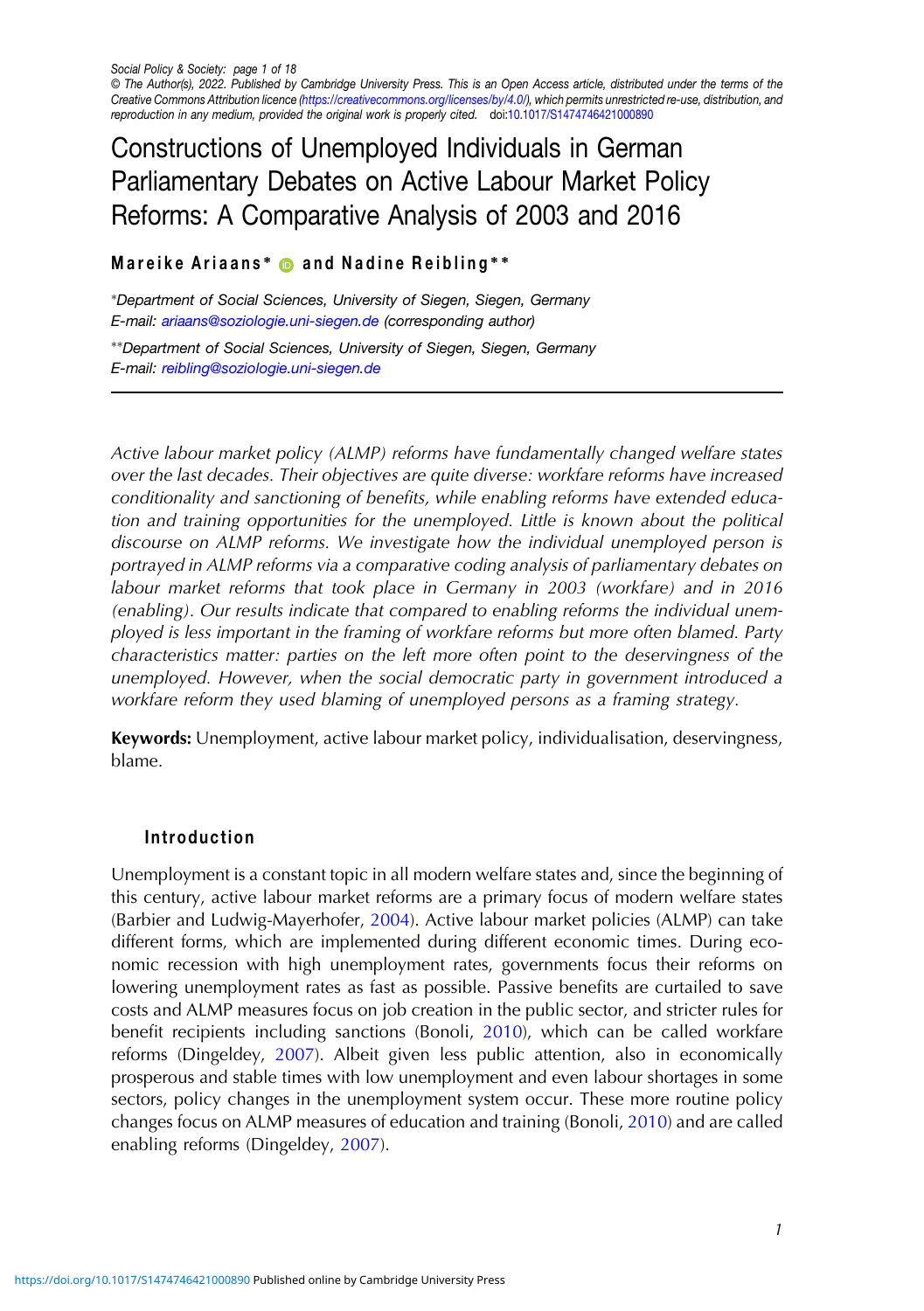Both reform sets – workfare and enabling reforms – have to be communicated and explained to the public. Especially for contested reforms, their legitimisation is important for political parties – in particular those in government – in order to sustain or gain support. This legitimisation is based on the communication – or the framing – of the topic of unemployment in specific terms (Pal and Weaver, [2003](#page-16-0)). Furthermore, framing can also influence the content of political reforms (Mead, [2011\)](#page-16-0). Although the measures and outcomes of different types of ALMP reforms are well-researched (Barbier and Ludwig-Mayerhofer, [2004;](#page-14-0) Dingeldey, [2007](#page-15-0); Bonoli, [2010](#page-14-0)), little is known about the political discourse on ALMP reforms. In particular, little is known on how the framing of workfare and enabling ALMP reforms varies and how political parties frame in these reforms. Existing unemployment framing literature focuses either on passive unemployment benefits (e.g. Esmark and Schoop, [2017\)](#page-15-0) or on unemployment in general over a certain time (e.g. Holmqvist, [2009](#page-15-0)). Furthermore, these studies focus only weakly on the individual unemployed, the centre of all ALMP measures. As ALMP were and are still implemented we consider political debates on these reforms as an important subject for the analysis of the framing of unemployment and of individuals who are unemployed. The current study extends the knowledge on framing of unemployment by (1) utilising concepts from the literature on deservingness to understand how the individual, the focal point of all ALMP, may be used in framing political positions (2) comparing framing between workfare and enabling reforms, and (3) studying framing in parliamentary debates in a systematic-quantitative design. Therefore, we utilise the comparison of one workfare with one enabling reform to understand the relation of reform objective with framing of the unemployed in ALMP reforms. Moreover, we investigate how parties differ in their inclination to refer to unemployed persons in such debates and how they are portrayed to legitimise or oppose reform proposals. We thereby answer three interrelated questions. (1) How important are frames of the individual unemployed (compared to framing on the organisational or societal level) in enabling and workfare reforms? (2) To what extent do these individual-related statements mean blaming unemployment on the unemployed or establishing their deservingness? (3) To what extent do parties in parliament differ in their inclination to refer to individual unemployed persons and if to inflict blame or to establish their deservingness?

Empirically, the study is based on one set of workfare and one set of enabling reforms in Germany. In the late 1990s and the early 2000s, Germany was in the midst of a deep recession including a rising unemployment rate, which peaked at 11.2 per cent in 2005 (EU28 8.9 per cent) (OECD, [2018](#page-16-0)). Against this background, the Social Democratic– Green coalition government enacted a large workfare reform, implementing cuts on unemployment benefits, stricter monitoring of job searches, reintegration agreements, and sanctions for unemployment benefit recipients in case of non-compliance with the new rules. In the late 2010s, Germany's economy was stable and unemployment low, with an unemployment rate of 4.1 per cent (EU28 8.5 per cent) in 2016 (OECD, [2018\)](#page-16-0). The enabling reforms enacted by the Social Democratic and Christian Democratic coalition government during this time were rather small but focused on the expansion both of social rights (e.g. for people in unstable employment) and of qualification and up-skilling. That both time points are marked by different framing strategies can be assumed by a short look at two public statements, one for each time point. The then chancellor Gerhard Schröder stated in 2001 that 'people' – meaning the unemployed – had 'no right to laziness' (Helm, [2001](#page-15-0)), whereas then minister of labour Andrea Nahles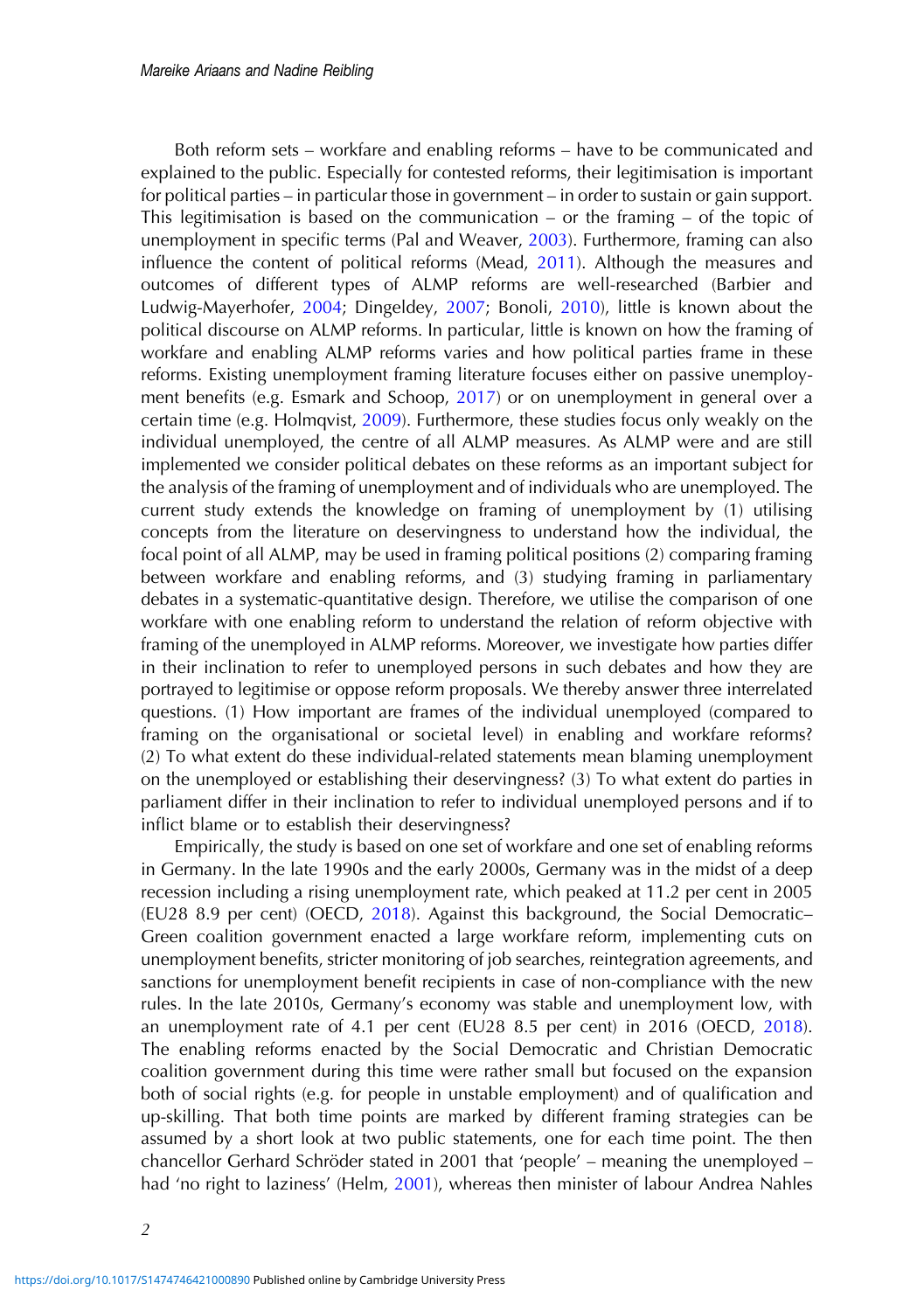argued in a press statement in 2016 that the unemployment agency should 'actively support and accompany the unemployed' (Nahles, [2016\)](#page-16-0).

In the next section, we provide background information on the reform of unemployment security systems in Germany. In the theory section, we reflect on framing of the unemployed by paying special attention to framing based on abstraction and framing based on blame and deservingness. The subsequent section presents the data and explains the quantitative coding schemes that were used for the analysis. Our results reveal that unemployment framing differs between workfare and enabling ALMPs and sheds light on ideological party differences in the framing of ALMPs. In the conclusion, we reflect on these results and their implications.

## Reform context

Until 1983, only the Christian Democratic Union (CDU), the Christian Social Union (CSU; the CDU's sister party), the Liberal Democratic Party (FDP), and the Social Democratic Party (SPD) were represented in the national parliament. The Green Party (Bündnis '90/die Grünen) entered the lower house of parliament in [1](#page-14-0)983, and the Leftist Party (Die Linke)<sup>1</sup> entered with the first election in unified Germany in 1990. The parties' policy positions slightly differ based on the policy field. In the field of economic and social affairs, the Christian parties had a centre right position in the late 1990s and early 2000s, but since the mid-2000s, moved further to the right. Thereby, they adjusted to the position of the Liberal Party who usually take the most right-wing position of the parties in parliament. The Social Democrats inhibit a centre-left position, with the Greens to the left and the Leftist Party on the far left (Pappi and Seher, [2009\)](#page-16-0).

As many other welfare states, unemployment policy in Germany turned in the early 2000s towards the incorporation of ALMPs (Barbier and Ludwig-Mayerhofer, [2004\)](#page-14-0). In, general, ALMPs are supply-side oriented, thus target the unemployed and their employability (Theodore, [2007\)](#page-16-0). They are divided into different types – often two but also more – which differ by their labels but resemble each other in their definitions (Barbier and Ludwig-Mayerhofer, [2004](#page-14-0); Dingeldey, [2007;](#page-15-0) Bonoli, [2010](#page-14-0)). In a first type, 'emphasis is placed on the pressure (or even compulsion) for the unemployed, particularly welfare recipients, to (re-)enter the labour market, even with low-income jobs' (Dingeldey, [2007](#page-15-0): 825). Welfare benefits should relate to strict conditions and sanctions in case of non-compliance. The second type focuses on employability by stressing human capital development often connected to education and training. We adopt the labels employed by Dingeldey ([2007\)](#page-15-0) for these types of ALMP; 'workfare' for the first type, 'enabling' for the second type.

Research on the framing of unemployment in Germany found different frames and different foci. During the Weimar Republic the unemployed were portrayed mainly as people able and willing to work and as being involuntarily in their position due to economic conditions (Flora et al., [1977](#page-15-0); Zukas, [2001\)](#page-17-0). However, contested views also existed then. Employers framed the unemployed as becoming lazy if they were not monitored, socialists saw them as a threat to the unity of the labour class, and communists constructed them as the capitalist 'face of inhumanity' (Zukas, [2001](#page-17-0)). Especially, the frame of the lazy unemployed, being self-responsible and undeserving has been taken up in the media over the last three decades (Sielschott, [2010](#page-16-0); Bandelow and Hornung, [2019\)](#page-14-0). Positive depictions of the unemployed are rare (Sielschott, [2010\)](#page-16-0), yet a focus on the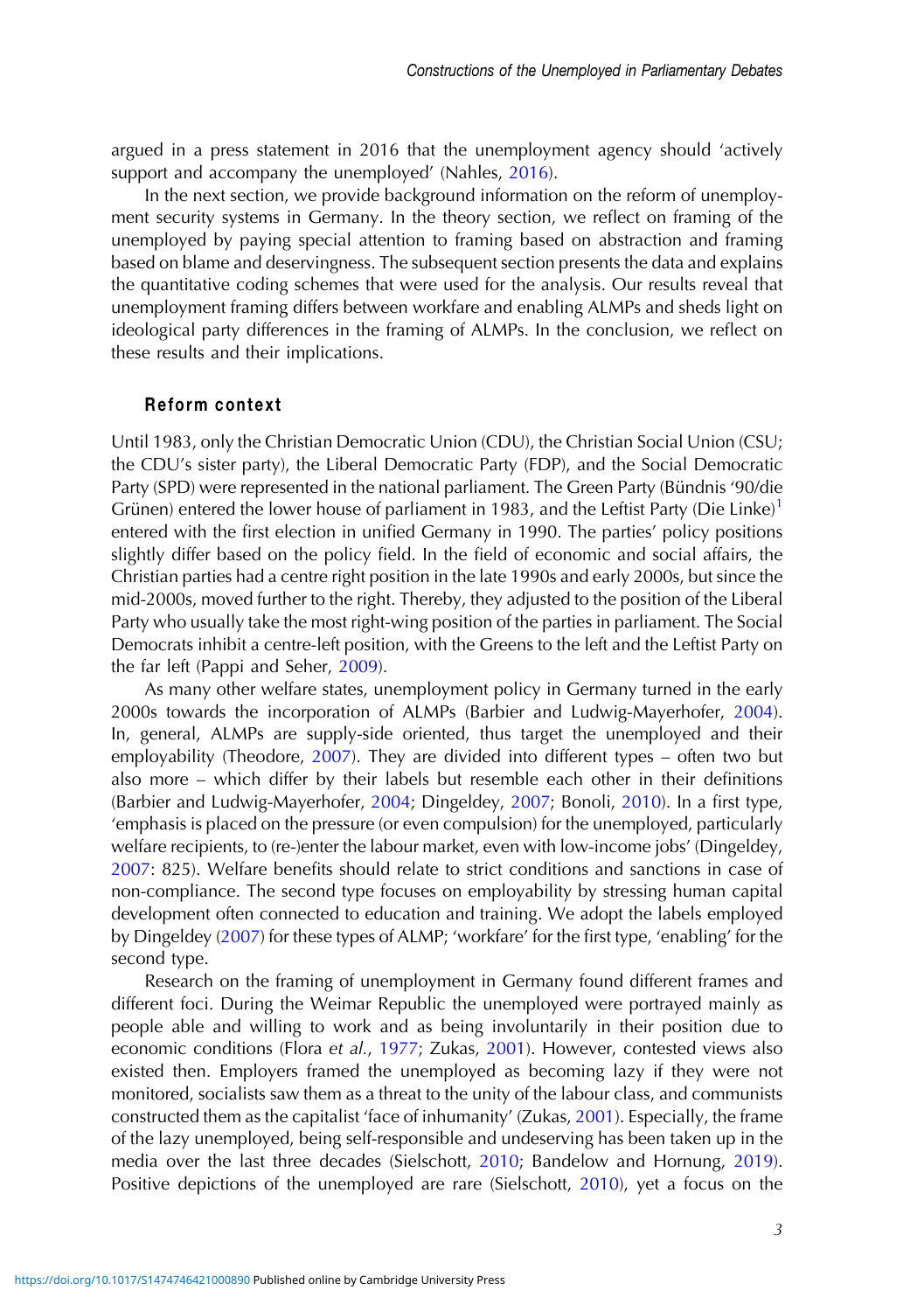macro-economic context in the media discourse has been shown for the Hartz-Reforms (Bandelow and Hornung, [2019\)](#page-14-0).

In the early 2000s, Germany's economy was in recession, and structural unemployment was high. Under these economic circumstances, the left-wing SPD-Green government coalition, led by the SPD, took up a discourse on controlling the increase of social insurance contributions in order to retain a competitive economy in a globalised world (Seeleib-Kaiser and Fleckenstein, [2007\)](#page-16-0). In this situation, a reform package of four labour market laws was passed in [2](#page-14-0)002 and 2003, which can be labelled as workfare policies.<sup>2</sup> This legislation was one of the largest social reform packages in German history and restructured the entire support systems for unemployment. The job placement process and the bureaucratic procedures were guided by new efficiency aims (Ludwig-Mayerhofer et al., [2008](#page-16-0)). Activation in the form of workfare played a crucial role in the reform package by the introduction of target agreements and sanctions in case of non-compliance. Furthermore, the employability was set into focus by determining that each legal job offer has to be accepted by the unemployed irrespective of prior education or job (Legnaro, [2006\)](#page-15-0). According to Seeleib-Kaiser and Fleckenstein ([2007:](#page-16-0) 439), the accompanying government communication was based on: 'promoting greater personal responsibility, [which] constitutes the overall normative frame'. In the literature, these reforms and their effects are discussed as having introduced an individualistic and marketoriented turn in unemployment policy (Knuth, [2006](#page-15-0); Legnaro, [2006](#page-15-0); Mohr, [2007](#page-16-0); Ludwig-Mayerhofer et al., [2008](#page-16-0); Hegelich et al., [2011](#page-15-0)). The legislation spurred vast public criticism as well as inter-party criticism in the SPD, which eventually led to re-elections that resulted in a new government coalition of CDU, who led the government, the sister-party CSU and the SPD (Hegelich et al., [2011](#page-15-0)). This coalition is called the Grand Coalition due to its large majority, which usually lies around 70 per cent (Deutscher Bundestag, [2019](#page-14-0)).

The late 2010s marked a time of persistent economic growth and low structural unemployment. The objective of labour market policy was to keep unemployment low and helping those long-term unemployed who could not yet be integrated into the labour market. In 2016, two laws taking up these objectives were sponsored by a Grand Coalition government, again led by the CDU.<sup>[3](#page-14-0)</sup> Opposed to the Hartz legislation, these reforms focus on ALMP as enabling policies. The first law introduced new measures for qualifications and training for the unemployed as well as an expansion of the eligibility for unemployment insurance benefits for people with several interruptions of their employment history (Bäcker, [2017](#page-14-0)a). In the second law, a number of small measures for the long-term unemployed concerning qualifications and training as well as new rights and obligations (especially for people under twenty-five) were passed (Bäcker, [2017](#page-14-0)b).

## Theory

How social problems are defined, perceived, interpreted, and evaluated is influenced by the way they are framed by political actors and the media (Entman, [1993;](#page-15-0) Benford and Snow, [2000](#page-14-0)). Put succinctly, 'framing is concerned with the presentation of issues' (de Vreese, [2005:](#page-15-0) 53). Social science scholarship has demonstrated the significance of framing for power structures and the outcomes of political debates (Snow and Benford, [1988](#page-16-0); Steinberg, [1998](#page-16-0); Benford and Snow, [2000;](#page-14-0) Steensland, [2008\)](#page-16-0). Furthermore, framing by political actors is able to influence public policy (Mead, [2011](#page-16-0); Rose and Baumgartner,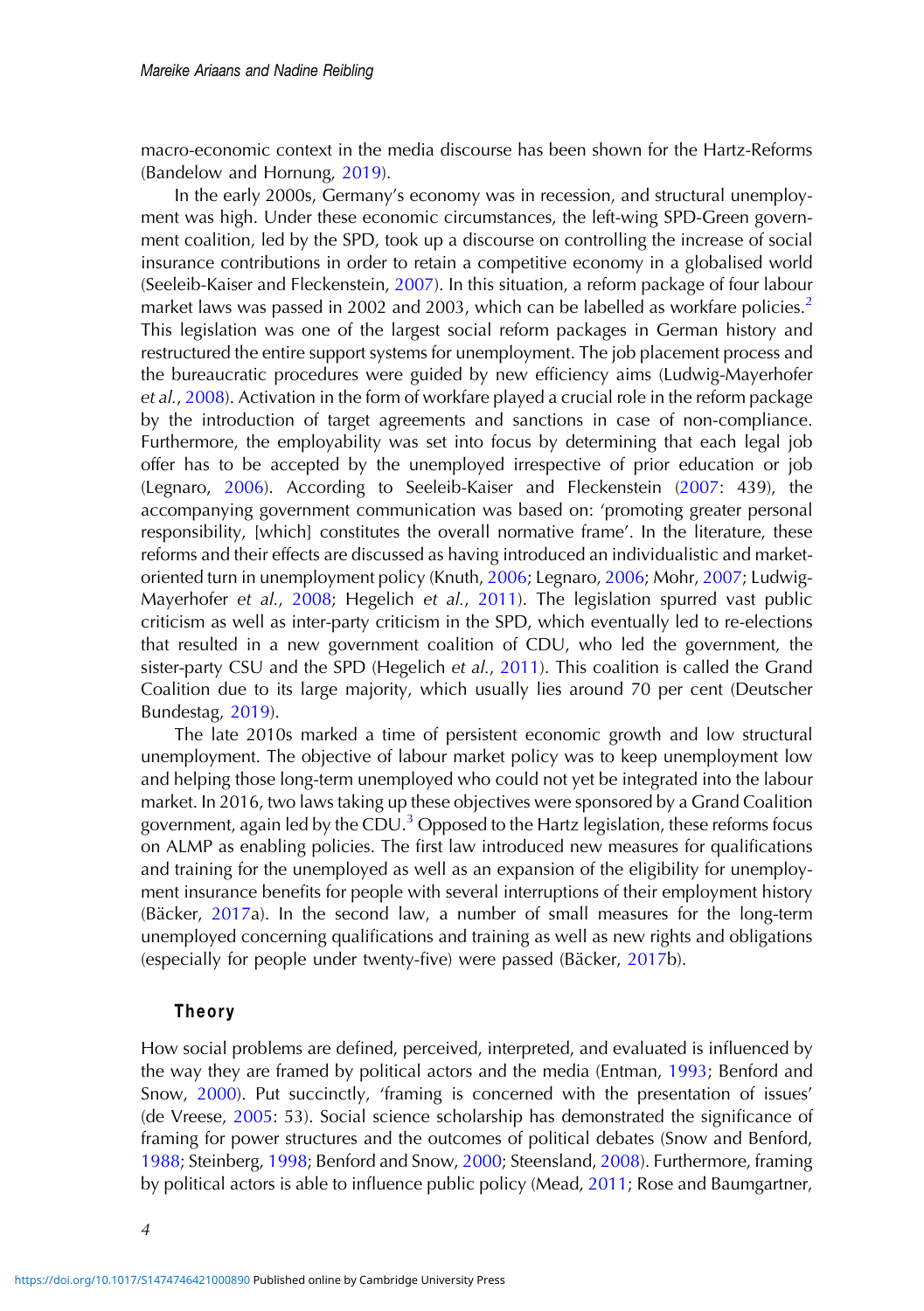[2013](#page-16-0)). Parties use framing as a strategy to explain their own reform proposals or to criticise those of others in order to gain public support (Pal and Weaver, [2003;](#page-16-0) Druckman, [2004](#page-15-0); de Vreese, [2005](#page-15-0)). When it comes to welfare state and unemployment reforms, effective framing is an important tool for governments to legitimise reforms and thereby avoid electoral punishment and gain public support (Pal and Weaver, [2003](#page-16-0)).

Studies focusing on the framing of unemployment or the unemployed have taken several angles, e.g. medicalisation (Holmqvist, [2009](#page-15-0)), Europeanisation (Lahusen, [2006\)](#page-15-0), deservingness (Slothuus, [2007](#page-16-0)), and abstraction (Iyengar, [1990\)](#page-15-0). Responsibility for unemployment or being unemployed is attributed to either the society or the individual (Iyengar, [1990](#page-15-0); van Oorschot and Halman, [2000;](#page-17-0) Theodore, [2007](#page-16-0)). This kind of unemployment framing already had a significant influence on the introduction of unemployment insur-ance schemes in the late nineteenth and early twentieth century (Flora et al., [1977](#page-15-0)). They were introduced as the latest of the big social insurance systems<sup>[4](#page-14-0)</sup> in most developed countries (Schmidt, [2005\)](#page-16-0) because the framing of unemployment included largely individualised blame, while the state and interest groups (e.g. employers) were only made liable to a small extent (Flora et al., [1977\)](#page-15-0). Only step-by-step, unemployment was constructed and framed as a social risk based on market- rather than individual failure, which sparked the initialisation of societal unemployment schemes (Flora et al., [1977](#page-15-0): 732). In general, ALMPs focus on the supply-side; accordingly place the individual unemployed at the centre for overcoming unemployment. Hence, if political actors want to legitimise these reforms, they need to connect to the individual measures of the reforms and thus frame unemployment in individual terms. Ascribing unemployment to organisations or to societal changes should be uncommon in both forms of ALMPs – enabling or workfare – because they could not justify the individual level measures.

However, the joint individual nature of ALMPs does not necessarily mean that individual attributions of unemployment have the same meaning in enabling and workfare reforms. Individual unemployment frames such as 'lack of incentive to work' or 'lack of qualifications' (Esmark and Schoop, [2017\)](#page-15-0) tap into prevalent perceptions of deservingness that exist within the population (van Oorschot et al., 2017). Deservingness is defined by the five CARIN criteria (control, attitude, reciprocity, identity, and need). Although all five criteria are important in defining deservingness 'the weights of criteria differ between individuals and contexts' (van Oorschot and Roosma, [2017](#page-17-0): 16). In the European context, widespread negative images on the unemployed revolve around 'doubt about unemployed people's willingness to work and about proper use of benefits' (van Oorschot, [2006](#page-17-0): 25). Thus, the 'willingness to work' – or in other terms the control over one's own situation – paired with the 'proper use of benefits' – or the need for benefits – are the two most important deservingness criteria for the unemployed. Moreover, the control over neediness has been shown to be decisive for the amount of personal blame ascribed to the individual unemployed (van Oorschot, [2006](#page-17-0); Larsen, [2008](#page-15-0)). Inflicting blame on individuals for their unemployment or establishing their deservingness are both tools to legitimise reforms (van Oorschot and Halman, [2000;](#page-17-0) Green-Pedersen, [2002](#page-15-0)). Hence, legitimations of workfare reforms should stress high control and low need of the unemployed, thus inflicting blame on them, to justify sanctions on benefits. Yet, the framing of the unemployed in enabling reforms should focus on their low control over but high need for education and training, hence establishing their deservingness.

Since framing in the political debate constitutes a strategic action, both party ideology (left–right) and the executive position of a party (government–opposition) can be decisive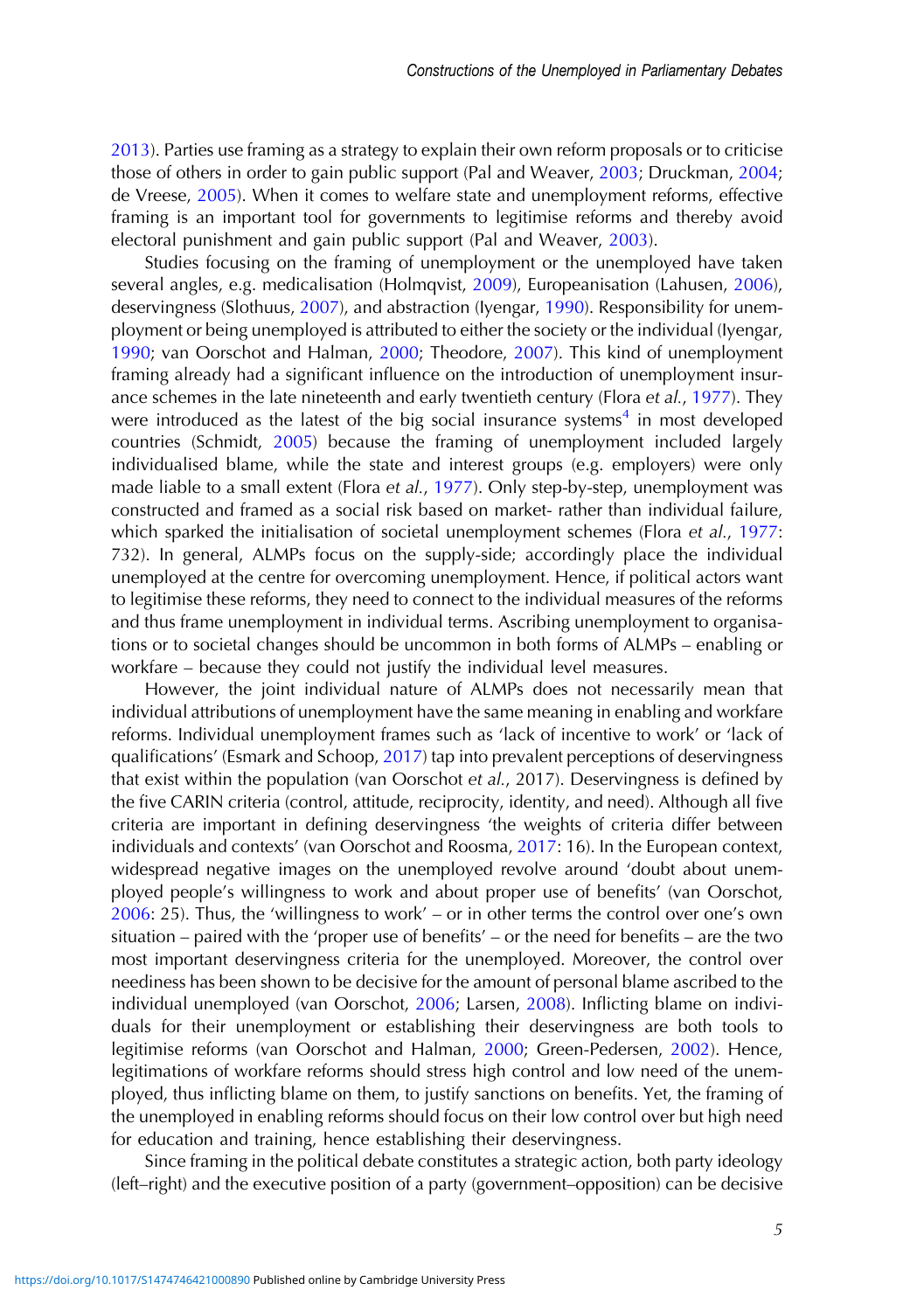in unemployment framing (Petersen et al., [2010;](#page-16-0) Helbling, [2014\)](#page-15-0). Focusing on party ideologies and party affiliations, left-wing parties and their voters are more oriented toward solidarity and view beneficiaries of both social assistance and unemployment benefits as being more deserving than do right-wing parties and voters, who demand more sacrifices by the unemployed (Blomberg et al., [2017;](#page-14-0) Uunk and van Oorschot, [2017](#page-16-0); Kriesi and Hänggli, [2019](#page-15-0)). This left-right positioning based on solidarity and sacrifices has only recently been reinforced for unemployment policy debates on non-active labour market components (Kriesi and Hänggli, [2019\)](#page-15-0). Thus, independent of the type of ALMP reform, leftist parties can be expected to individualise less and blame less than rightist parties. However, the implementation of ALMPs do not follow a clear left–right pattern (Bonoli, [2010\)](#page-14-0) and consequently 'activation debates are likely to be more open to crosscamp coalitions and justifications' (Kriesi and Hänggli, [2019:](#page-15-0) 224). Accordingly, framing could differ more between government and opposition than between left- and right-wing parties. For example, Esmark and Schoop ([2017\)](#page-15-0) found evidence that parties that are in favour of retrenching unemployment benefits use undeservingness frames more often than parties that are against retrenchment. Hence, government parties in workfare reforms, which strengthen the conditionality of benefits, might employ a blame frame more often than the opposition.

## Study design

## **Data**

Our analysis is based on a comparison of parliamentary debates on ALMP reforms in Germany from 2002 and 2003 (hereafter referring to only by the year 2003) and from 2016 (see section: Reform Context). The first set of reforms are an example of workfare policies during a time of macroeconomic hardship; the second set of enabling policies during macroeconomic stability.

All debates of the first parliamentary chamber on each law were included.<sup>[5](#page-14-0)</sup> The coded material includes 108 speeches held in parliament, and given to the protocol, as well as nine written declarations by members of the parliament. These declarations were only used in the parliamentary discussion of the first reform set by members of parliament (or groups of members) to explain their voting decision and their concerns about the law. These declarations are not read in parliament but printed in the official transcripts of the debates. We included these declarations, which are usually about one to three paragraphs long (or five to ten sentences), because they are part of the parliamentary process and communication.

Parliamentary debates on reform proposals are part of the legislative process in Germany. Although decisions on the bill are usually discussed and decided beforehand by the government and parliamentary committees, debates explain and justify these decisions or give reasons for the opposition to the bill (Bleses et al., [1997\)](#page-14-0). Furthermore, the parliament and the debates serve as an arena for argumentative campaigning for political support (Bleses et al., [1997\)](#page-14-0). The time allotted in each debate to the political parties is based on their parliamentary share. About 80 per cent of speeches held in the German parliament are pre-written (Ismayr, [2000\)](#page-15-0). In Germany, the government and the political parties dominate the unemployment discourse (Kriesi et al., [2019\)](#page-15-0), which makes parliamentary debates an adequate source to study political framing.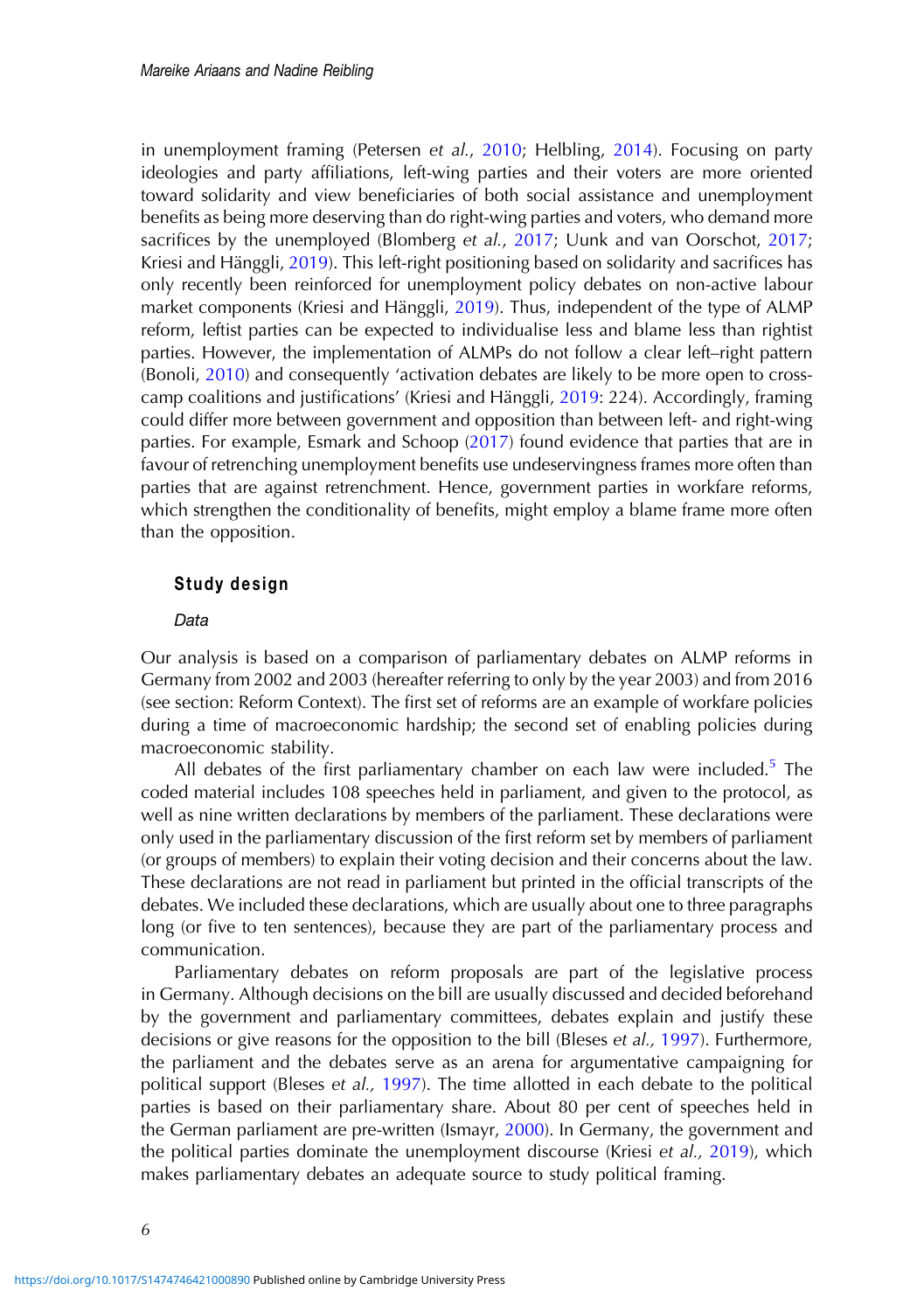Table 1 Coding scheme: level of abstraction (first level codes)

| societal | organisational | individual |
|----------|----------------|------------|
|          |                |            |

#### Coding decisions and coding schemes

Based on the framing and deservingness literature discussed earlier, we developed a two-level quantitative coding scheme that we re-evaluated and supplemented during the test coding (Neuendorf, [2016](#page-16-0)). We coded latent frames, which focus on the meaning of text rather than manifest frames, which are based on the physical components of a text (e.g. words, sentences, text structure) (Neuendorf, [2016\)](#page-16-0). Similar to Esmark and Schoop ([2017\)](#page-15-0), we constructed a codebook for a guided interpretation of the content (see online supplementary material). The coding units were the paragraphs that already existed in the official transcripts of the debates. Excluding hecklers' statements, the coded speeches and declarations had 2120 paragraphs. Only paragraphs that had a clear focus on (un)employment and the labour market were coded.

For our first level of coding (Table 1) we distinguish between the level of abstraction to which statements refer: societal, organisational, or individual (Flora et al., [1977](#page-15-0); Iyengar, [1990](#page-15-0); van Oorschot and Halman, [2000](#page-17-0); Theodore, [2007](#page-16-0)). The societal frame refers to aims, problems, reform solutions, and evaluations based on the structure of society and/or on the labour market, including the benefit systems. The organisational frame addresses organised entities, such as trade unions, employer associations, and employers. The individual frame includes issues of unemployment at the level of each unemployed person or each individual with a specific characteristic (e.g. the long-term unemployed, above fifty years old, single parents) as well as individual policy instruments, such as reintegration agreements.

This first level of the coding scheme was pretested at two 5 per cent random test samples by both authors separately in order to discuss the challenges of the coding and refine the coding instructions. The reliability based on Cohens Kappa values (Cohen, [1960](#page-14-0)) was 0.61. These values can be evaluated as having 'moderate' to 'substantial' agreement based on Landis and Koch ([1977\)](#page-15-0), and the coding scheme can thus be used.

In a second step, only those paragraphs that received a code at the individual level were coded on a second level – the level of blame-deservingness. This level operationalised whether individualisation was used to blame people for their own unemployment or whether it was used to establish deservingness. We used an index based on two dimensions with three categories, with the dimensions based on the need and control deservingness criteria by van Oorschot and Roosma ([2017](#page-17-0)). Negative images of the unemployed are questioning the willingness to work and the reasonable spending of benefits by the unemployed (van Oorschot, [2006\)](#page-17-0), thus their control and need, which influences how much they are blamed for their own situation. The dimensions 'level of need,' and 'level of control' had both three levels: 'high,' 'neutral,' and 'low.' The level of blame-deservingness was measured by combining the 'need' and the 'control' codes. It is important to note that the values of the dimensions were reversed. Table [2](#page-7-0) shows the coding scheme and the corresponding scale of blame-deservingness, with positive values indicating 'inflicting blame' (hereafter also referred to as 'blame' or 'to blame'), values of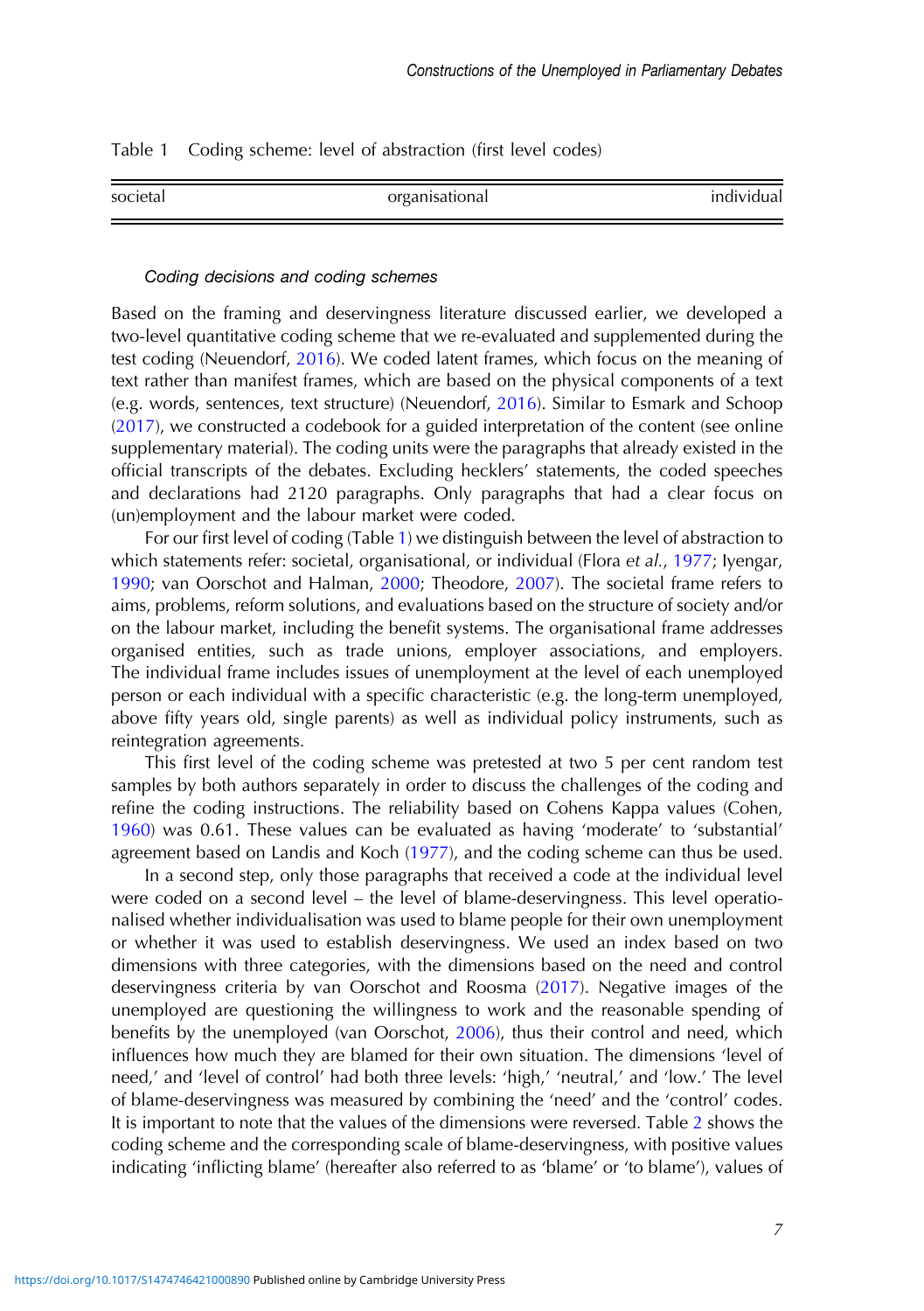| Level of Control      | Level of Need      |                | Control + Need             |
|-----------------------|--------------------|----------------|----------------------------|
| High control $(+)$    | low need $(+)$     | $\overline{2}$ | Inflicting Blame           |
| high control $(+)$    | neutral need $(x)$ |                |                            |
| neutral control (x)   | low need $(+)$     |                |                            |
| high control $(+)$    | high need $(-)$    | $\theta$       | Neutral                    |
| neutral control (x)   | neutral need $(x)$ | 0              |                            |
| $low$ control $(-)$   | low need $(+)$     | 0              |                            |
| neutral control $(x)$ | high need $(-)$    | $-1$           | Establishing deservingness |
| $low$ control $(-)$   | neutral need $(x)$ | $-1$           |                            |
| $low$ control $(-)$   | high need $(-)$    | $-2$           |                            |

<span id="page-7-0"></span>Table 2 Coding scheme: blame-deservingness (second level codes)

zero indicating a 'neutral' position, and negative values indicating 'establishing deservingness.' All paragraphs, which received the individual code on the first coding level, were coded on the dimensions of need and control. In case a paragraph did not contain any arguments on need or control, neutral codes were set. The second level of the coding scheme was pre-tested on a 5.6 per cent test sample. The reliability based on the value of Cohens Kappa (Cohen, [1960\)](#page-14-0) was 0.52.

For both analyses, the share of each code on the total number of codes shows how important each frame was (Fengler and Schmidt, [1967;](#page-15-0) Vowe and Dohle, [2009;](#page-17-0) Esmark and Schoop, [2017](#page-15-0)). For the first level of the coding scheme (the level of abstraction), percentages relate to all coded paragraphs. For the second level of the coding scheme (the level of blame-deservingness), percentages relate to all paragraphs, which have been assigned an individual code on the prior coding level. All coding and the calculation of Cohens Kappa were performed with the software MAXQDA.

# Results

#### Time

A clear overall trend emerged indicating that unemployment was framed more individualistically in the enabling reforms of 2016 (60 per cent) than in the workfare reforms of 2003 (31.8 per cent) (see Figure [3](#page-9-0), mean). In the workfare reforms, unemployment was predominantly framed in societal terms (49.1 per cent compared with 34.6 per cent in 2016), and the focus on the organisational level was higher than in the enabling reforms (19.1 to 5.4 per cent). These findings indicate that the framing of unemployment was more individualised during the enabling than the workfare reforms.

In the next step, we were interested in whether the individual frame was used to blame the individuals or rather to establish deservingness. Figure [2](#page-8-0) shows that in both enabling and workfare reforms, the 'establishing deservingness' frame was more often used than the 'inflicting blame' frame. However, blaming was more prevalent during the workfare reforms in 2003 than during the enabling reforms in 2016 (22.5 per cent in 2003 compared with 11.7 per cent in 2016). In the same vein, there was an increase between these two time points in the establishing deservingness frame by 9.1 percentage points (from 44.6 to 53.7 per cent).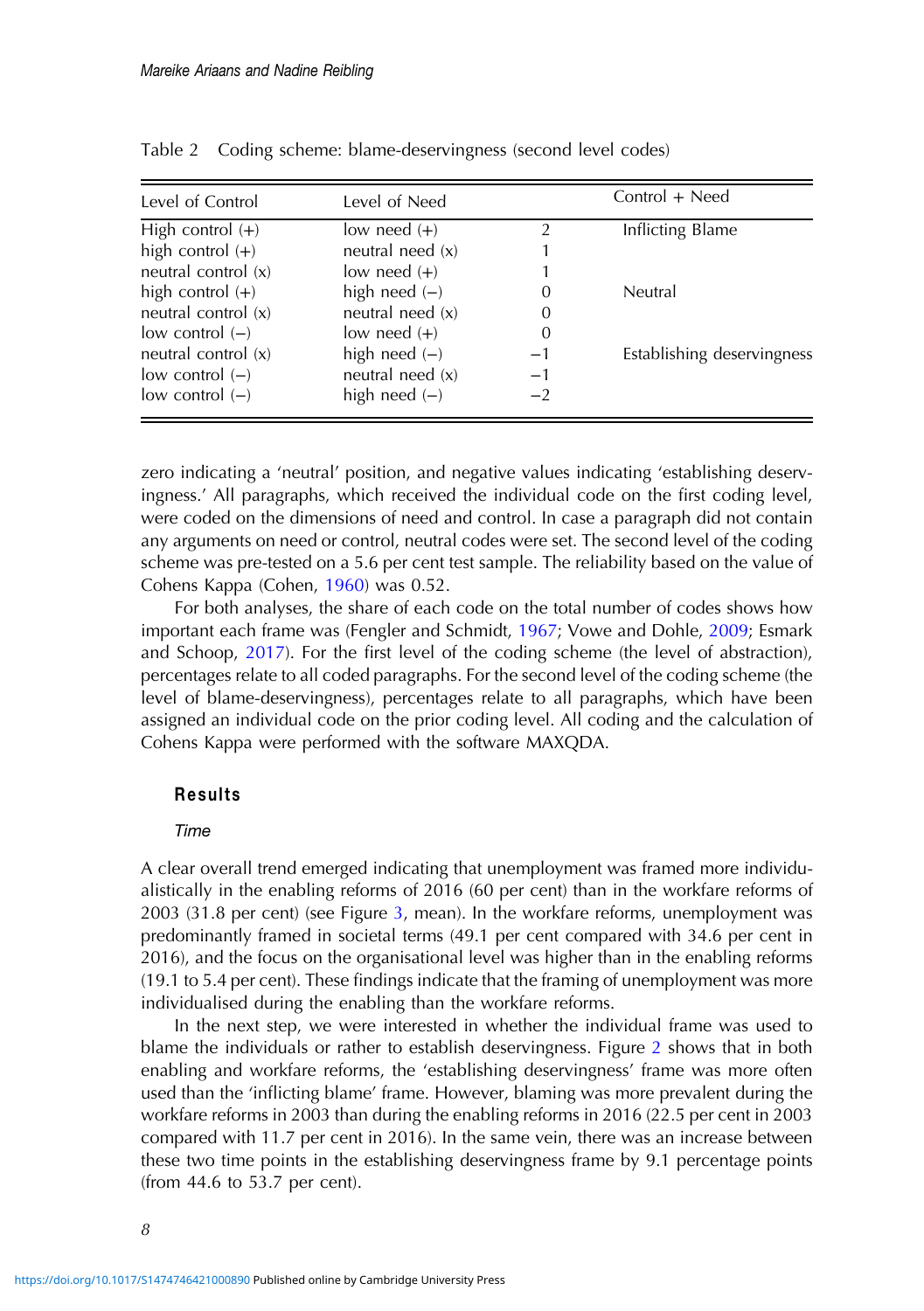<span id="page-8-0"></span>

Figure 1. Need and control frames (shares).



Figure 2. Blame-deservingness framing (shares).

The changes were based on both dimensions of the index (Figure 1). 'High-need' and 'low-control' codes (relevant for the 'establishing deservingness' frame) increased, whereas 'low-need' and 'high-control' codes (relevant for the 'inflicting blame' frame) decreased between workfare and enabling reforms. However, 'low-need' framing seemed to be nearly non-existent in the German debates on unemployment, with less than 5 per cent of all need codes for both time points. The results thereby indicate: first, that independent of the kind of debated ALMP reform and the economic situation, mainly individuals' deservingness was established for their own unemployment, or a neutral position was taken; second, despite the fact that inflicting blame upon the unemployed was for both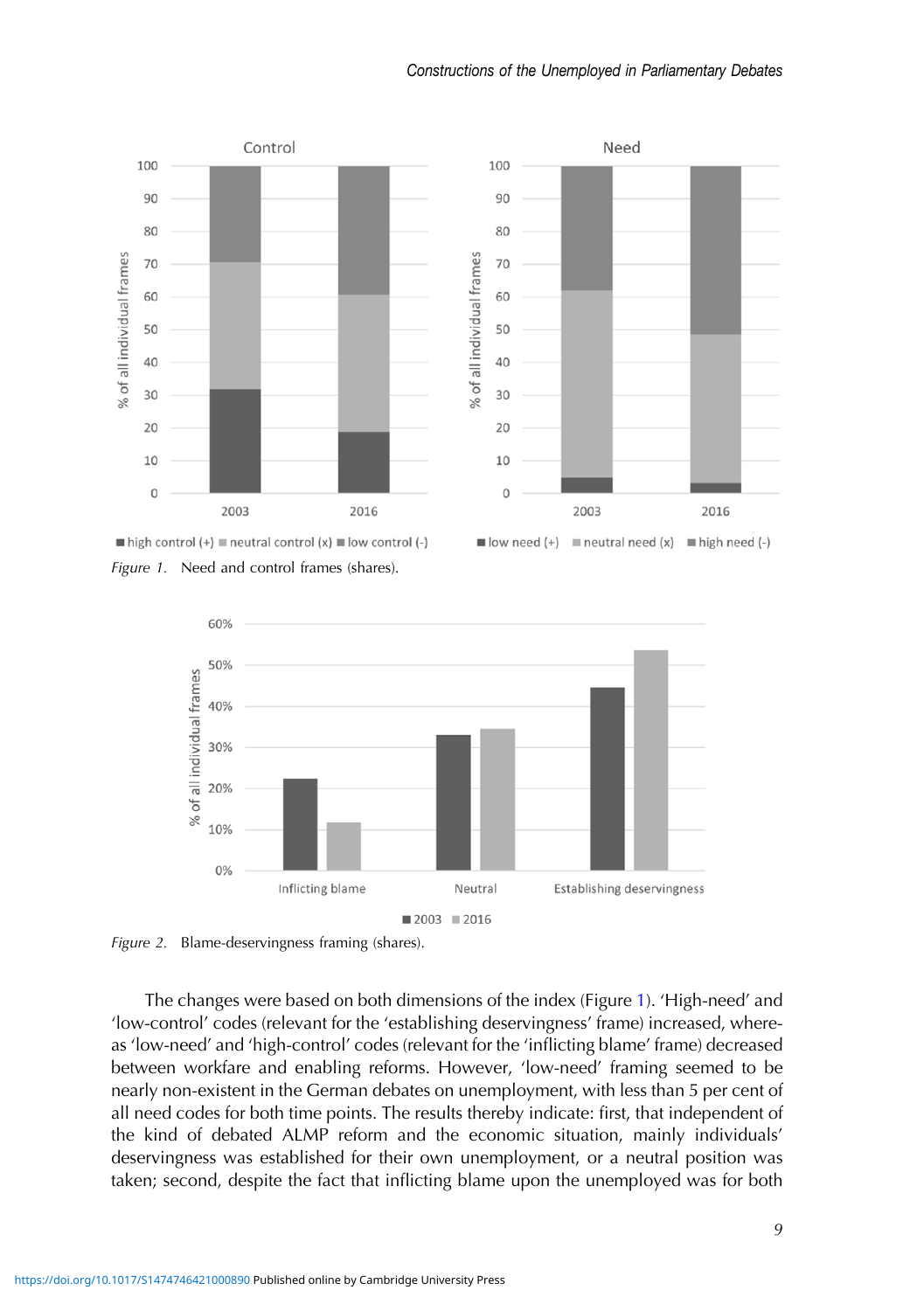<span id="page-9-0"></span>

Figure 3. Framing by level of abstraction by party (shares).

reforms the least common strategy, more blame was inflicted on the unemployed in the workfare than in the enabling reform.

#### **Parties**

Furthermore, we were interested in how parties differed in their unemployment framing. We hypothesised that parties' use of frames could be related both to the party ideology (left–right) as well as to their executive function (government–opposition).

The government was formed by the Social Democrats and the Greens in the workfare reforms of 2003 and by a Grand Coalition of Social Democrats and both Christian parties in the enabling reforms of 2016. The prior findings on the framing of abstraction for both time points were mirrored by the results for the parties (Figure 3). All parties framed unemployment in more individualistic terms in the enabling than in the workfare reforms. Nevertheless, the three parties on the left framed more individualistically than did the rightist parties, independent of the type of ALMP reform. The shares for the individual frame for the Leftist Party, the Social Democrats, and the Green Party were all above the mean (except for the Greens in 2016). Thus, there was a pattern of framing of abstraction due to parties' ideology; however, no government–opposition divide could be depicted.

Focusing on the amount of blame-deservingness, both the highest and the lowest share of 'establishing deservingness' were given in the workfare reforms of 2003 (see Figure [4\)](#page-10-0). The Leftist Party used this frame in 86.7 per cent of paragraphs containing the individual frame, whereas the liberals only used it in 23.8 per cent. All other parties' shares on this frame ranged between 40 and 50 per cent. The same pattern was visible for the frame of 'inflicting blame.' The Leftist Party used this frame in only 6.7 per cent of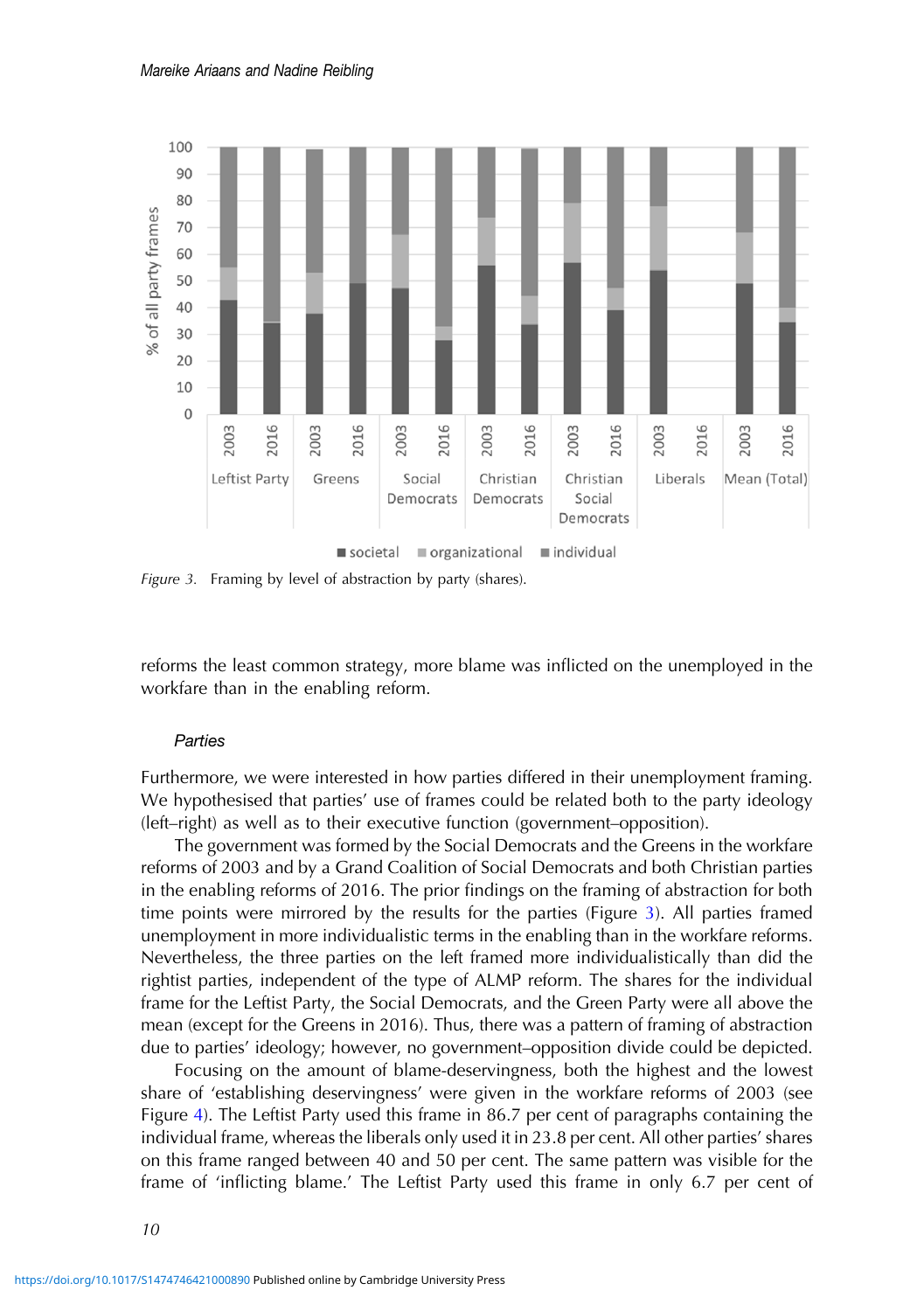<span id="page-10-0"></span>

Figure 4. Blame-deservingness framing by party 2003 and 2016 (shares).

paragraphs containing the individual frame, whereas the liberals had the highest share, with 38.1 per cent in the workfare reforms of 2003. Interestingly, the shares of the two leftist government parties were higher than those of the two Christian parties: 22.2 per cent for the Greens and 23.7 per cent for the Social Democrats compared with 17.9 and 16 per cent for the CDU and CSU, respectively, in the workfare reforms of 2003. Thus, the most-right and the most-left party in parliament showed a clear ideological divide in the workfare reforms. Both government parties and the two conservative oppositional parties framed less radically. However, the governing parties of the Greens and the Social Democratic Party used the 'inflicting blame' frame slightly more than the Christian democratic parties, which hints at an 'inflicting blame' strategy of the left government coalition in the workfare reform.

This supposition is underpinned by the results of the framing of the enabling debates of 2016 (see Figure 4). At these reforms, there was only a left–right framing pattern but no government–opposition divide. 'Inflicting blame' increased, and 'establishing deservingness' decreased from left to right. The only exception was the Green Party, which took over the left opposition role from the Leftist Party by inflicting no blame at all and by 'establishing deservingness' more than any other party. On the political right, the Christian Social Union was the only party to counter the general trend by an increased use of the 'inflicting blame' frame (from 18.8 to 26 per cent) and decreased use of the 'establishing deservingness' frame. (43.8 to 30.4 per cent). This move might have occurred because the party took over the role of a right opposition, which had been missing without the liberals in parliament. Overall, a clear left–right divide could be depicted (as for the workfare reforms), yet no government–opposition divide was visible for the enabling reforms.

Overall, we find evidence for more individual framing and more 'establishing deservingness' framing by the left than the right for enabling as well as workfare reforms. Furthermore, we could also show that the government 'inflicted blame' during workfare reforms to a higher extent than did parts of the opposition.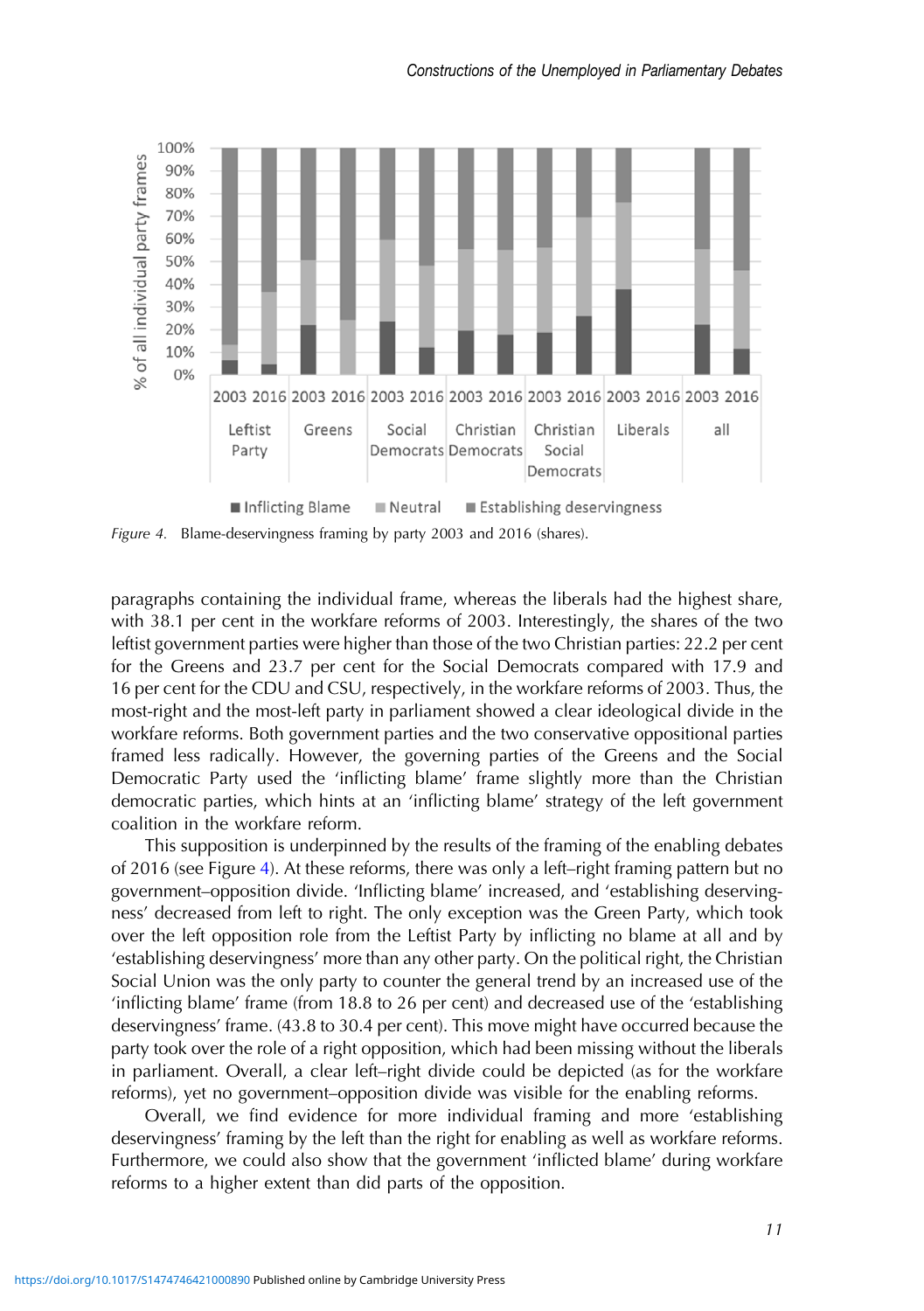## Discussion

Social scientists have long been interested in how issue characteristics, party affiliation, and the executive position of speakers affect framing in political debates (Steinberg, [1998](#page-16-0); Pal and Weaver, [2003;](#page-16-0) Steensland, [2008\)](#page-16-0). In this study, we investigated how the framing of unemployment and the unemployed differed between two different forms of ALMP reforms – workfare and enabling policies – in Germany. Most importantly, we analysed how party affiliation and executive position interact in parties' use of framing on the level of abstraction and the level of blame-deservingness framing.

The macro-economic situation in 2003 and 2016 differed quite substantially as well as the kind of ALMP reforms. In 2003, Germany struggled with high cyclical and structural unemployment caused by insufficient economic growth and enacted an encompassing unemployment reform, which can be characterised largely as a workfare policy. On the contrary, 2016 was marked by low structural unemployment and economic stability in which more incremental labour market reforms mainly typified as enabling policies were enacted. Based on the literature on unemployment framing (Iyengar, [1990;](#page-15-0) Esmark and Schoop, [2017\)](#page-15-0) and deservingness (Jensen and Petersen, [2017](#page-15-0); van Oorschot et al., 2017), we expected similarities and differences in the framing of unemployment. Concerning the level of abstraction, we assumed in workfare as well as in enabling reforms a high level of the individual frame, which outnumbers the societal and organisational frame, because both types of ALMP focus on the supply-side – thus the individual (Theodore, [2007\)](#page-16-0). Regarding the framing of blame-deservingness, we expected high 'inflicting blame' framing in workfare reforms and high 'establishing deservingness' framing in enabling reforms, because the deservingness of beneficiaries should be questioned in reforms limiting and sanctioning benefits and established in those extending individual qualification rights (Esmark and Schoop, [2017](#page-15-0)). Contrary to our expectation, the study revealed that the individual frame was less often used than the societal frame for the workfare reforms and that the individual frame prevailed in the case of the enabling reforms. However, while blaming the individual was overall an unpopular framing strategy, it was in fact used more often for the workfare reform. Furthermore, the literature on party preferences and the welfare state (Fossati, [2019](#page-15-0); Helbling, [2014\)](#page-15-0) suggests that party ideology as well as the government–opposition divide might be important for parties' framing. First, all parties followed the general trend in that the individual frame was more often used in the enabling reforms during economic stability than in the workfare reforms during economic downturn. We expected leftist parties to use less the individual frame than rightist parties. Contrary to our expectation, leftist parties proved to frame unemployment in a more individualistic manner. It is remarkable that all parties used the individual frame more often in the enabling than the workfare reforms, yet our data do not allow for explaining this pattern. One possible reason might relate to the different context of the reforms. The workfare reforms were enacted in a time of recession and high unemployment in which societal causes could not be left out of the framing of unemployment. Nevertheless, also general individualisation trends in society might have influenced this finding (Daly and Scheiwe, [2010](#page-14-0); van Gerven and Ossewaarde, [2012\)](#page-16-0).

Party ideology is crucial for the framing of parliamentary debates. Based on research on party ideology (Pappi and Seher, [2009](#page-16-0); Blomberg et al., [2017;](#page-14-0) Uunk and van Oorschot, [2017](#page-16-0)), on the one hand, we expected that – all else being equal – leftist parties would inflict blame less than rightist parties. On the other hand, we assumed that the government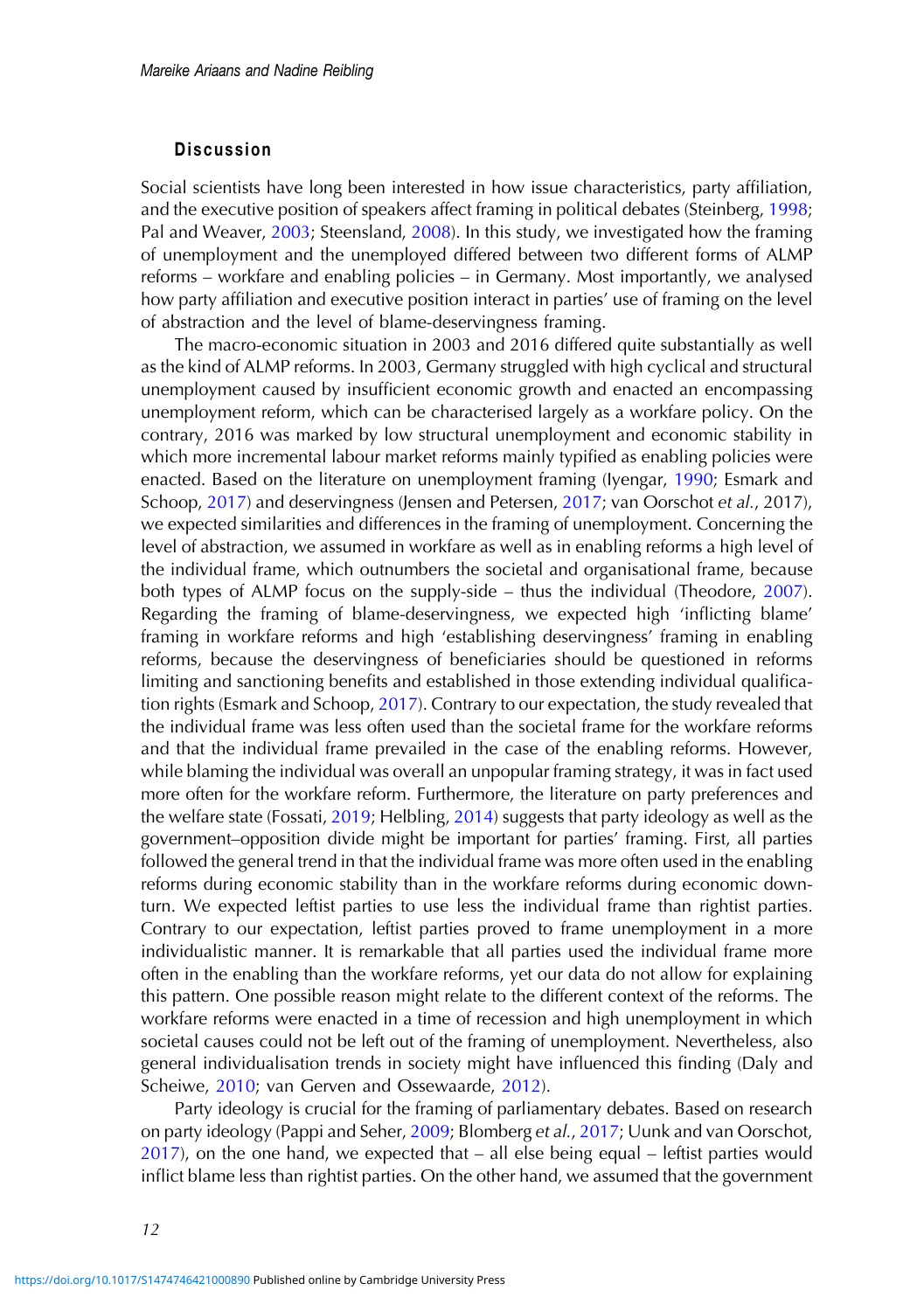would use the blame frame more than the opposition during the workfare reform (Kriesi and Hänggli, [2019\)](#page-15-0). Contrary to our expectation, leftist parties framed unemployment in a more individualistic manner, albeit inflicting less blame. This seems to be the case independent of the content and time point of the reform. Leftist parties thus seem to use the individual frame to demonstrate individual hardship and uncontrollable circumstances to justify the extension of social rights for the unemployed. However, during the workfare reform, the left-wing government blamed more and established less deservingness than expected based on their ideological positioning.

Framing of different ALMPs with a focus on the individual and his deservingness has up to now rarely been examined although research has shown that framing is able to influence public policy and to foster public support for political parties (Pal and Weaver, [2003](#page-16-0); Druckman, [2004](#page-15-0); Mead, [2011;](#page-16-0) Rose and Baumgartner, [2013](#page-16-0)). Our study extends research on the framing of unemployment (e.g. Slothuus, [2007;](#page-16-0) Esmark and Schoop, [2017](#page-15-0)) by taking up the deservingness approach and focusing on the individual, the focal point of every ALMP. Our study establishes that the framing of unemployment and the unemployed indeed differs between enabling and workfare ALMPs. Although the individual is the focal point of both types of reforms individual framing is more prevalent in enabling ALMP. Furthermore, framing in enabling reforms focuses more on establishing the deservingness of individuals. Moreover, in contrast to recent research (Fossati, [2019](#page-15-0); Kriesi and Hänggli, [2019](#page-15-0)), our study finds that left–right positioning is evident in ALMP reforms and adds that government–opposition specific framing determinates framing in workfare reforms.

Our study has important limitations. First, we cannot rule out the possibility that factors other than changes in the economic situation and the resulting character of the reform influenced the differences in unemployment framing in the German parliament. For example, changes in the general unemployment discourse (Knuth, [2006;](#page-15-0) Seeleib-Kaiser and Fleckenstein, [2007](#page-16-0)) or the welfare state discourse (Daly and Scheiwe, [2010](#page-14-0); van Gerven and Ossewaarde, [2012](#page-16-0)) might be the reason for the shifts in time. Additionally, framing might also be influenced by the different party composition of the parliament (Lindbom, [2014](#page-16-0)), e.g. the higher share of Leftist-Party parliamentarians in 2016, or the non-representation of the Liberal Party in the parliament of 2016, which yet formed a rightist opposition in 2003. Moreover, welfare state institutions influence the scope for blaming strategies (Larsen, [2008\)](#page-15-0), which might have led to an indirect strategy to just focus on the individual instead of a focus of blaming in the German case. The current study focuses on Germany, a conservative welfare state, and in principle only allows for conclusions relating to this specific case. However, the study reveals differences in the framing of unemployment and unemployed individuals in workfare and enabling policies. As these types of policies have been implemented in the past about thirty years in all mature welfare states, one can assume that differences in framing have occurred in other countries as well. Nevertheless, more studies are needed to investigate and confirm if the framing patterns we find are similar in other conservative welfare states such as Austria but also if these patterns also exist in a social-democratic welfare state such as Denmark or in a liberal welfare state such as the United Kingdom. Furthermore, extending the time frame to include more upswings and downswings of the economy and the labour market and different workfare and enabling policies might reveal more fine-grained results and eliminate other explanatory factors.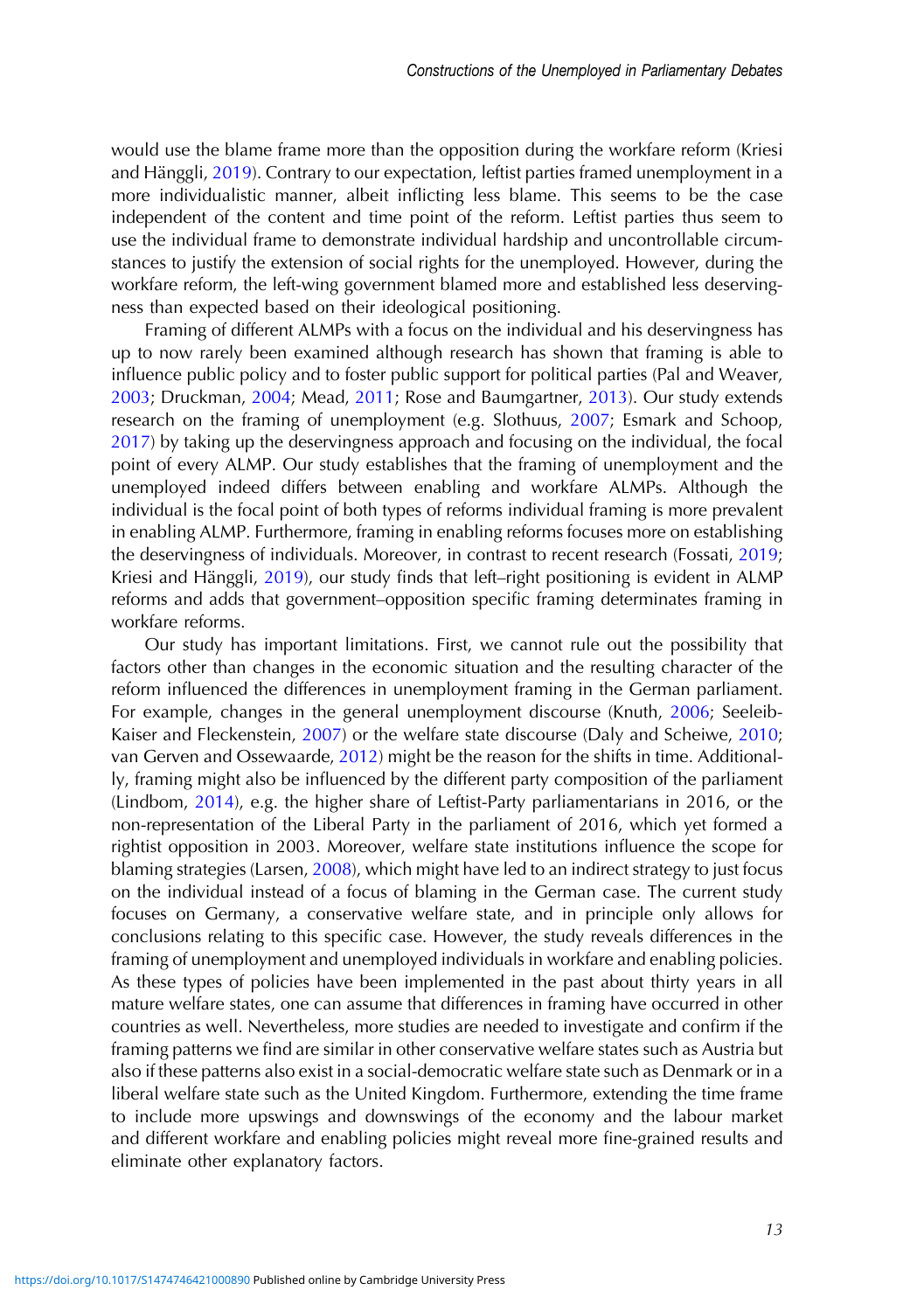# Conclusion

Studying the framing of unemployment reform is important because it enables us to better understand discursive political action in a controversial field with potential impact on legislative outcomes and public attitudes toward unemployed individuals. Our study extends the research on welfare state framing by comparing unemployment framing in parliamentary debates with two different ALMP reforms. Based on this comparison, we were able to affirm that (leftist) governments indeed blame individuals more for their own unemployment during workfare reforms. Furthermore, we provided first evidence that in enabling reforms individual framing of unemployment is higher than in workfare reforms. This individualisation was coupled with a decrease in blame framing on the unemployed across the political spectrum. On the one hand, blaming the individual was in fact used more to explain workfare than enabling policies; on the other hand, individual framing was higher in enabling than in workfare reforms. Consequently, individual framing in ALMP differs according to the kind of policy. It will be interesting to see if rising unemployment and subsequent ALMP reforms following the COVID-19 pandemic will show similar patterns of individualisation and blame, because labour market downturn can clearly be attributed to non-individual causes.

# List of parliamentary debates

Deutscher Bundestag (07.11.2002) Stenografischer Bericht - 8, Sitzung, Plenarprotokoll 15/8, Berlin.

|                                      |                                |  | Deutscher Bundestag (15.11.2002) Stenografischer Bericht - 11, Sitzung,  |  |  |  |  |  |  |
|--------------------------------------|--------------------------------|--|--------------------------------------------------------------------------|--|--|--|--|--|--|
| Plenarprotokoll 15/11, Berlin.       |                                |  |                                                                          |  |  |  |  |  |  |
|                                      |                                |  | Deutscher Bundestag (19.12.2002) Stenografischer Bericht - 16, Sitzung,  |  |  |  |  |  |  |
|                                      | Plenarprotokoll 15/16, Berlin. |  |                                                                          |  |  |  |  |  |  |
|                                      |                                |  | Deutscher Bundestag (20.12.2002) Stenografischer Bericht - 17, Sitzung,  |  |  |  |  |  |  |
| Plenarprotokoll 15/17, Berlin.       |                                |  |                                                                          |  |  |  |  |  |  |
|                                      |                                |  | Deutscher Bundestag (11.09.2003) Stenografischer Bericht - 60, Sitzung,  |  |  |  |  |  |  |
|                                      | Plenarprotokoll 15/60, Berlin. |  |                                                                          |  |  |  |  |  |  |
|                                      |                                |  | Deutscher Bundestag (12.10.2003) Stenografischer Bericht - 67, Sitzung,  |  |  |  |  |  |  |
| Plenarprotokoll 15/67 (neu), Berlin. |                                |  |                                                                          |  |  |  |  |  |  |
|                                      |                                |  | Deutscher Bundestag (19.12.2003) Stenografischer Bericht - 84, Sitzung,  |  |  |  |  |  |  |
| Plenarprotokoll 15/84, Berlin.       |                                |  |                                                                          |  |  |  |  |  |  |
|                                      |                                |  | Deutscher Bundestag (14.04.2016) Stenografischer Bericht - 164, Sitzung, |  |  |  |  |  |  |
| Plenarprotokoll 18/164, Berlin.      |                                |  |                                                                          |  |  |  |  |  |  |
|                                      |                                |  | Deutscher Bundestag (15.04.2016) Stenografischer Bericht - 165, Sitzung, |  |  |  |  |  |  |
| Plenarprotokoll 18/165, Berlin.      |                                |  |                                                                          |  |  |  |  |  |  |
|                                      |                                |  | Deutscher Bundestag (02.06.2016) Stenografischer Bericht - 173, Sitzung, |  |  |  |  |  |  |
| Plenarprotokoll 18/173, Berlin.      |                                |  |                                                                          |  |  |  |  |  |  |
|                                      |                                |  | Deutscher Bundestag (23.06.2016) Stenografischer Bericht - 179. Sitzung, |  |  |  |  |  |  |
| Plenarprotokoll 18/179, Berlin.      |                                |  |                                                                          |  |  |  |  |  |  |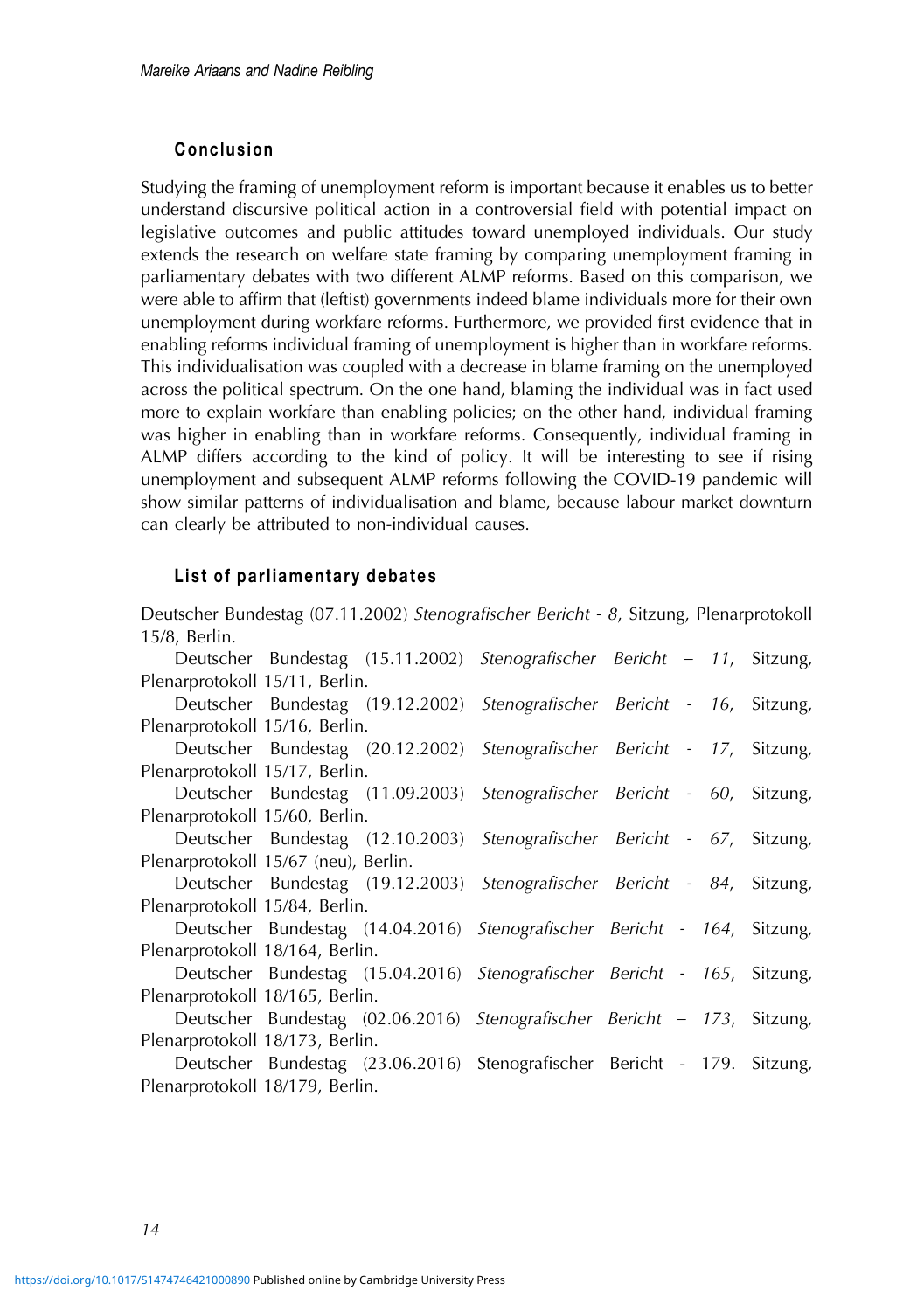## <span id="page-14-0"></span>Acknowledgment

The authors received funding for this article from the German Ministry of Labour and Social Affairs (AZ: Ia4-12131-1115).

#### Supplementary material

To view supplementary material for this article, please visit [https://doi.org/10.1017/](https://doi.org/10.1017/S1474746421000890) [S1474746421000890](https://doi.org/10.1017/S1474746421000890).

# Notes

1 Only since 2007 has the Leftist Party been called 'Die Linke'; before, it had been called the 'Party of Democratic Socialism' (PDS) (Schmidt, [2008\)](#page-16-0).

2 The four laws are called 'Laws on modern services in the labour market' (in short: Hartz legislation, which was named after the head of the reform commission). The first two laws were passed together in 2002, laws three and four together in 2003 (Reutter, [2007;](#page-16-0) Hegelich et al., [2011](#page-15-0)).

3 The laws are called 'Law on strengthening vocational further training and the insurance coverage of the unemployment insurance' (in short AWStG) and 'the ninth revision of the social codebook II.'

4 The four big welfare schemes are accident insurance, health insurance, old-age insurance, and unemployment insurance.

5 The first debate on laws three and four of the reform package of 2003 was excluded from the analysis because it was embedded in the general debate on the household of the ministry of labour and economy; therefore, a more general debate on the economy and the labour market was held.

## References

Bäcker, G. (2017a) Chronologie gesetzlicher Neuregelungen: Grundsicherung/Sozialhilfe/Asylbewerberleistungsgesetz und Wohngeld. 1998-2016, Duisburg.

- Bäcker, G. (2017b) Chronologie gesetzlicher Neuregelungen: Arbeitsförderung/SGB III and Arbeitsrecht. 1998–2016, Duisburg.
- Bandelow, N. C. and Hornung, J. (2019) 'One discourse to rule them all? Narrating the agenda for labor market policies in France and Germany', Policy and Society, 38, 3, 408–28.
- Barbier, J.-C. and Ludwig-Mayerhofer, W. (2004) 'Introduction', European Societies, 6, 4, 423–36.
- Benford, R. D. and Snow, D. A. (2000) 'Framing processes and social movements: an overview and assessment', Annual Review of Sociology, 26, 611–39.
- Bleses, P., Offe, C. and Peter, E. (1997) 'Öffentliche Rechtfertigungen auf dem parlamentarischen "Wissensmarkt" –Argumentstypen und Rechtfertigungsstrategien in sozialpolitischen Bundestagsdebatten', Politische Vierteljahresschrift, 38, 3, 498–529.
- Blomberg, H., Kallio, J., Kangas, O., Kroll, C. and Niemelä, M. (2017) 'Social assistance deservingness and policy measures: attitudes of Finnish politicians, administrators and citizens', in W. van Oorschot, F. Roosma, B. Meuleman and T. Reeskens (eds.), The Social Legitimacy of Targeted Welfare, Cheltenham: Edward Elgar Publishing, 209–24.
- Bonoli, G. (2010) 'The political economy of active labor-market policy', Politics and Society, 38, 4, 435–57.
- Cohen, J. (1960) 'A coefficient of agreement for nominal scales', Educational and Psychological Measurement, 20, 1, 37–46.
- Daly, M. and Scheiwe, K. (2010) 'Individualisation and personal obligations social policy, family policy, and law reform in Germany and the UK', Work, Employment and Society, 24, 2, 177–97.
- Deutscher Bundestag (2019) Bundestagswahlergebnisse seit 1949 Zweitstimmen, [https://www.bundestag.](https://www.bundestag.de/parlament/wahlen/ergebnisse_seit1949-244692) [de/parlament/wahlen/ergebnisse\\_seit1949-244692](https://www.bundestag.de/parlament/wahlen/ergebnisse_seit1949-244692) [accessed 20.08.2019].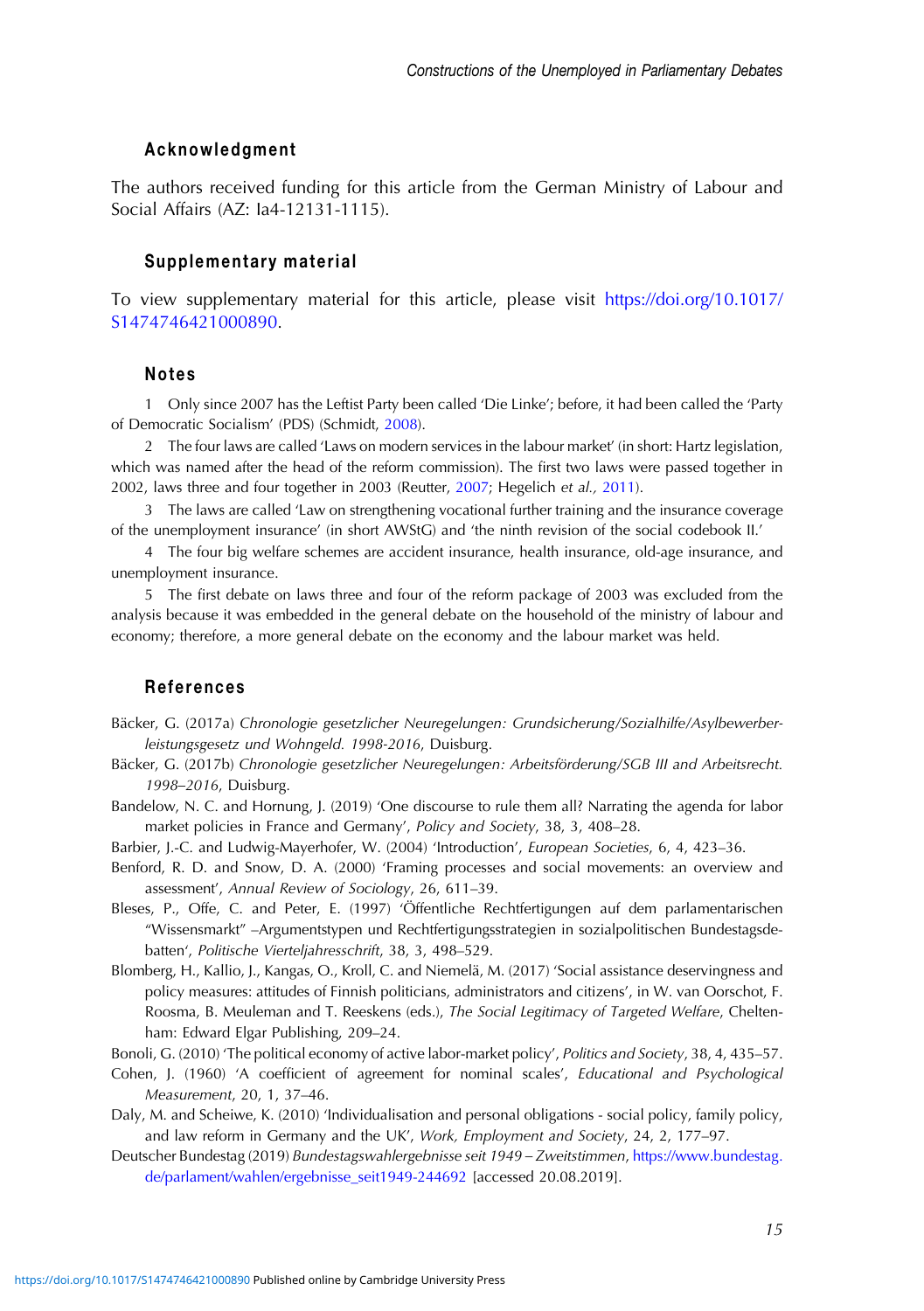- <span id="page-15-0"></span>de Vreese, C. H. (2005) 'News framing: theory and typology', Information Design Journal and Document Design, 13, 1, 51–62.
- Dingeldey, I. (2007) 'Between workfare and enablement? The different paths to transformation of the welfare state: a comparative analysis of activating labour market policies', European Journal of Political Research, 46, 6, 823–51.
- Druckman, J. N. (2004) 'Political preference formation: competition, deliberation, and the (ir)relevance of framing effects', American Political Science Review, 98, 4, 671–86.
- Entman, R. M. (1993) 'Framing: toward clarification of a fractured paradigm', Journal of Communication, 43, 4, 51–8.
- Esmark, A. and Schoop, S. R. (2017) 'Deserving social benefits? Political framing and media framing of 'deservingness' in two welfare reforms in Denmark', Journal of European Social Policy, 27, 5, 417–32.
- Fengler, J. and Schmidt, H. D. (1967) 'Versuch der Inhaltsanalyse eine Bundestagsdebatte', Psychologische Rundschau, 18, 186–99.
- Flora, P., Alber, J. and Kohl, J. (1977) 'Zur entwicklung der westeuropäischen wohlfahrtsstaaten', Politische Vierteljahresschrift, 18, 4, 707–72.
- Fossati, F. (2019) 'The labor-market policy space', in L. Bernhard, F. Fossati, and R. Hänggli (eds.), Debating Unemployment Policy: Political Communication and the Labour Market in Western Europe, Cambridge: Cambridge University Press, 119–53.
- Green-Pedersen, C. (2002) The Politics of Justification: Party Competition and Welfare-State Retrenchment in Denmark and the Netherlands from 1982-1998, Amsterdam: Amsterdam University Press.
- Hegelich, S., Knollmann, D. and Kuhlmann, J. (2011) Agenda 2010: Strategien Entscheidungen Konsequenzen, Wiesbaden: VS Verlag für Sozialwissenschaften.
- Helbling, M. (2014) 'Framing immigration in Western Europe', Journal of Ethnic and Migration Studies, 40, 1, 21–41.
- Helm, T. (2001) 'Schröder threat to end dole for 'lazy'', The Telegraph, [https://www.telegraph.co.uk/news/](https://www.telegraph.co.uk/news/worldnews/europe/germany/1338111/Schroder-threat-to-end-dole-for-lazy.html) [worldnews/europe/germany/1338111/Schroder-threat-to-end-dole-for-lazy.html](https://www.telegraph.co.uk/news/worldnews/europe/germany/1338111/Schroder-threat-to-end-dole-for-lazy.html) [accessed 18.08.2019].
- Holmqvist, M. (2009) 'Medicalization of unemployment: individualizing social issues as personal problems in the Swedish welfare state', Work, Employment and Society, 23, 3, 405–21.
- Ismayr, W. (2000) Der Deutsche Bundestag im politischen System der Bundesrepublik Deutschland, Opladen: Leske + Budrich.
- Iyengar, S. (1990) 'Framing responsibility for political issues: the case of poverty', Political Behaviour, 12, 1, 19–40.
- Jensen, C. and Petersen, M. B. (2017) 'The deservingness heuristic and the politics of health care', American Journal of Political Science, 61, 1, 68–83.
- Knuth, M. (2006) '"Hartz IV" die unbegriffene Reform', Sozialer Fortschritt, 55, 7, 160–8.
- Kriesi, H., Bernhard, L., Fossati, F. and Hänggli, R. (2019) 'Introduction: shaping the debate on unemployment and the labor market', in L. Bernhard, F. Fossati and R. Hänggli (eds.), Debating Unemployment Policy: Political Communication and the Labour Market in Western Europe, Cambridge: Cambridge University Press, 3–28.
- Kriesi, H. and Hänggli, R. (2019) 'The positioning of actors in public debates', in L. Bernhard, F. Fossati and R. Hänggli (eds.), Debating Unemployment Policy: Political Communication and the Labour Market in Western Europe, Cambridge: Cambridge University Press, 212–32.
- Lahusen, C. (2006) 'Die öffentlichen debatten zur arbeitslosigkeit zwischen nationaler disparität und europäischer uniformität', in M. Heidenreich (ed.), Die Europäisierung sozialer Ungleichheit: Zur transnationalen Klassen- und Sozialstrukturanalyse, Frankfurt, New York: Campus-Verl, 313–37.
- Landis, R. J. and Koch, G. G. (1977) 'The measurement of observer agreement for categorical data', Biometrics, 33, 1, 159–74.
- Larsen, C. A. (2008) 'The institutional logic of welfare attitudes', Comparative Political Studies, 41, 2, 145–68.
- Legnaro, A. (2006) '"Moderne dienstleistungen am arbeitsmarkt" zur politischen ratio der hartz-gesetze', Leviathan, 34, 4, 514–32.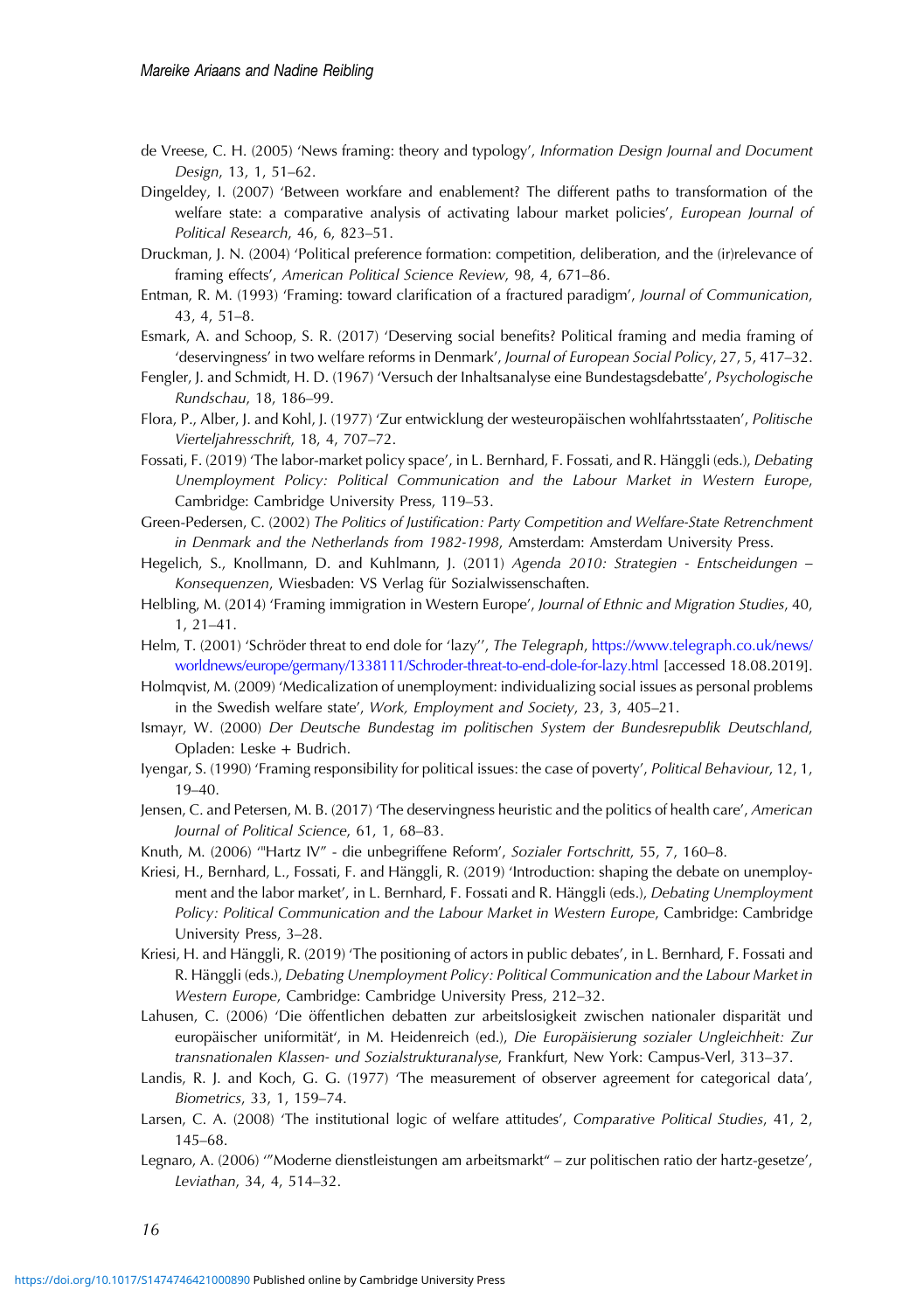- <span id="page-16-0"></span>Lindbom, A. (2014) 'Waking up the giant? Hospital closures and electoral punishment in Sweden', in S. Kumlin and I. Stadelmann-Steffen (eds.), How Welfare States Shape the Democratic Public: Policy Feedback, Participation, Voting, and Attitudes, Cheltenham: Edward Elgar Publishing, 156–78.
- Ludwig-Mayerhofer, W., Behrend, O. and Sondermann, A. (2008) 'Disziplinieren und motivieren: zur praxis der neuen arbeitsmarktpolitik', in A. Evers and R. G. Heinze (eds.), Sozialpolitik. VS Verlag für Sozialwissenschafte, DOI: [doi.org/10.1007/978-3-531-90929-5\\_14](https://doi.org/doi.org/10.1007/978-3-531-90929-5_14).
- Mead, L. M. (2011) 'Welfare politics in congress', PS: Political Science and Politics, 44, 2, 345–56.
- Mohr, K. (2007) Soziale Exklusion im Wohlfahrtsstaat: Arbeitslosensicherung und Sozialhilfe in Großbritannien und Deutschland, Wiesbaden: VS Verlag für Sozialwissenschaften.
- Nahles, A. (2016) 'Stabiler Arbeitsmarkt auf sehr hohem Niveau: pressekonferenz mit Bundesministerin Andrea Nahles am 30. November 2016 in Berlin', [https://www.bmas.de/SharedDocs/Videos/DE/](https://www.bmas.de/SharedDocs/Videos/DE/Artikel/Arbeitsmarkt/arbeitsmarktzahlen-november-2016.html) [Artikel/Arbeitsmarkt/arbeitsmarktzahlen-november-2016.html](https://www.bmas.de/SharedDocs/Videos/DE/Artikel/Arbeitsmarkt/arbeitsmarktzahlen-november-2016.html) [accessed 18.08.2019].
- Neuendorf, K. A. (2016) The Content Analysis Guidebook, 2<sup>nd</sup> edn, Los Angeles, London, New Delhi, Singapore, Washington, DC, Melbourne: Sage.
- OECD (2018) <https://stats.oecd.org/> [accessed 16.04.2019].
- Pal, L. A. and Weaver, R. K. (2003) 'The government taketh away: the politics of pain in the United States and Canada', American Governance and Public Policy Series, Washington, DC: Georgetown University Press.
- Pappi, F. U. and Seher, N. M. (2009) 'Party election programmes, signalling policies and salience of specific policy domains: the German parties from 1990 to 2005', German Politics, 18, 3, 403–25.
- Petersen, M. B., Slothuus, R. and Togeby, L. (2010) 'Political parties and value consistency in public opinion formation', American Journal of Political Science, 74, 3, 530–50.
- Reutter, W. (2007) 'Struktur und dauer der gesetzgebungsverfahren des bundes', Zeitschrift Für Parlamentsfragen, 38, 2, 299–315.
- Rose, M. and Baumgartner, F. R. (2013) 'Framing the poor: media coverage and U.S. poverty policy, 1960-2008', Policy Studies Journal, 41, 1, 22–53.
- Schmidt, M. G. (2005) Sozialpolitik in Deutschland: Historische Entwicklung und internationaler Vergleich, Wiesbaden: VS Verlag für Sozialwissenschaften.
- Schmidt, M. G. (2008) 'Germany: the grand coalition state', in J. M. Colomer (ed.), Comparative European Politics, London, New York: Routledge, 58–93.
- Seeleib-Kaiser, M. and Fleckenstein, T. (2007) 'Discourse, learning and welfare state change: the case of german labour market reforms', Social Policy and Administration, 41, 5, 427–48.
- Sielschott, S. (2010) '"Arbeitslos und keine ahnung hier werden sie geholfen!" Zum framing stereotyper bewertungen arbeitsloser in den regionalzeitungen Nordkurier und Volksstimme', Journal Für Psychologie, 18, 2, 1–19.
- Slothuus, R. (2007) 'Framing deservingness to win support for welfare state retrenchment', Scandinavian Political Studies, 3, 30, 323–44.
- Snow, D. A. and Benford, R. D. (1988) 'Ideology, framing resonance, and participant mobilization', International Social Movement Research, 1, 197–217.
- Steensland, B. (2008) 'Why do policy frames change? Actor-idea coevolution in debates over welfare reform', Social Forces, 86, 3, 1–27.
- Steinberg, M. W. (1998) 'Tilting the frame: considerations on collective action framing from a discursive turn', Theory and Society, 27, 845–72.
- Theodore, N. (2007) 'New Labour at work: long-term unemployment and the geography of opportunity', Cambridge Journal of Economics, 31, 6, 927–39.
- Uunk, W. and van Oorschot, W. (2017) 'How welfare reforms influence public opinion regarding welfare deservingness: evidence from Dutch time-series data, 1975–2006', in W. van Oorschot, F. Roosma, B. Meuleman and T. Reeskens (eds.), The Social Legitimacy of Targeted Welfare, Cheltenham: Edward Elgar Publishing, 149–66.
- van Gerven, M. and Ossewaarde, M. (2012) 'The welfare state's making of cosmopolitan Europe: individualization of social rights as European integration', *European Societies*, 14, 1, 35–55.